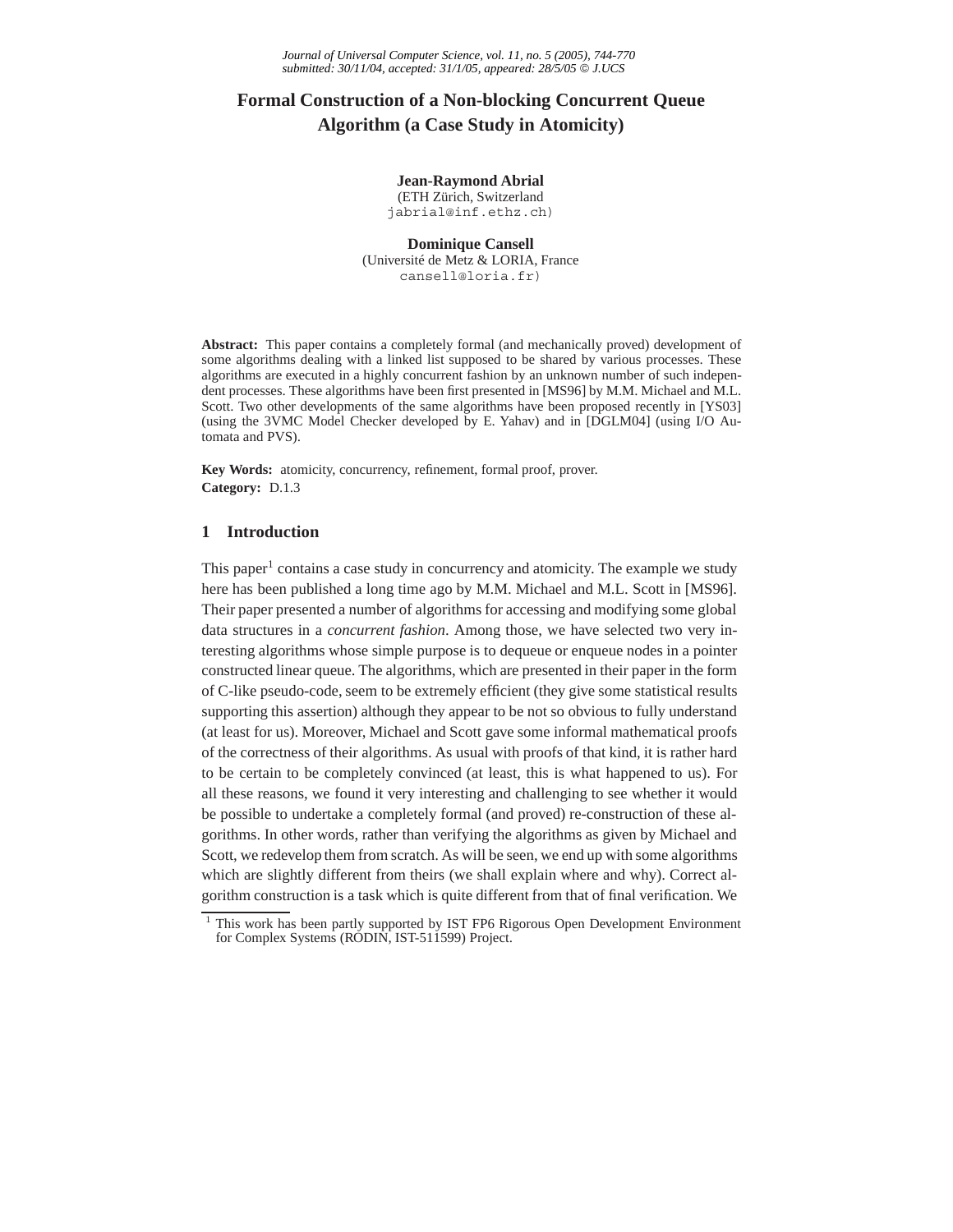think that it gives more insight on the very nature of the algorithm.

The paper is organized in the following way. Section 2 contains an informal definition of the global queue and of the two operations that could be performed on it. These definitions are given as if the operations were to be executed in a non-concurrent fashion. Section 3 contains the *concurrency and atomicity assumptions* which are to be followed in the final algorithms. Section 4 contains informal transformations of the definitions given in section 2 in order to take care of the assumptions that were defined in section 3. At this point the algorithms present themselves in the form of a number of successive atomic actions. So far nothing is formal, we just wanted to make very clear what we might eventually obtain. And, of course, nothing guarantees that the transformations done in section 4 are correct (in fact they are not). Section 5 contains a survey of the formal development technique which we shall use. Section 6 contains explanations of our development: it is done using 7 gradually refined models. Section 8 contains some comparisons of our work with similar recent studies done on the same example. Finally, section 9 concludes this study.

# **2 Defining the Queue and its Basic Operations**

#### **2.1 The Queue**

The queue is made of a number of nodes linked by pointers (called *Next*) and forming a linear list. The last element of the queue is a "dummy" node called *Null*. We call *Null* a dummy because it does not contain any useful information. The queue is accessed through two extra pointers called *Head* (pointing to the first node of the queue) and *T ail* (normally pointing to the node preceding *Null* in the queue).



**Figure 1:** The Queue (normal and degraded)

The nodes belonging to the queue are those nodes connected by *Next* ranging from the node pointed to by *Head* to the *Null* node. Notice however that the first node of the queue is in fact a dummy node (according to [MS96]). The queue could be in one of two states: normal (when *Head* and *T ail* are pointing to different nodes in the queue) or degraded (when both *Head* and *T ail* point to the last node of the queue) as indicated in Figure 1. In that latter case, the queue is indeed "empty".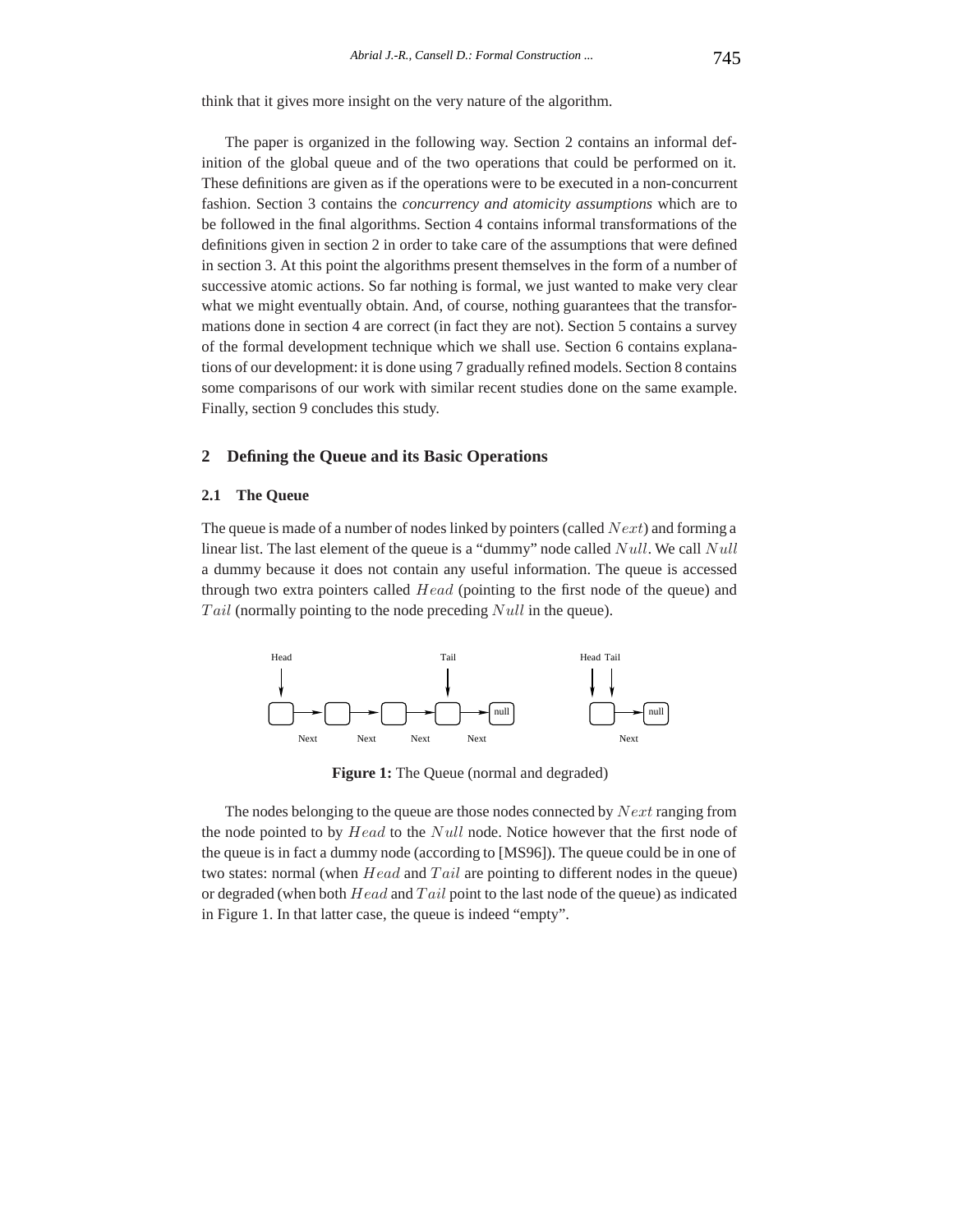## **2.2 The** Dequeue **Operation**

The queue can be modified by means of two operations called Dequeue and Enqueue. Operation Dequeue can result in a success or in a failure. It is a success in case it is performed on a normal queue, and it is a failure in case an attempt is made to perform it on a degraded queue (in which case the queue is left unchanged). Figure 2 shows a successful application of Dequeue: the first node in the queue is removed as a consequence of moving ahead the *Head* pointer.



**Figure 2:** A successful Dequeue operation

#### **2.3 The** Enqueue **Operation**

Applying operation Enqueue results in adding an extra node by the end of the queue (preceding *Null*) as indicated in Figure 3. The extra node in question is one that is not in the queue: we suppose that we always have a sufficient supply of such extra nodes.



**Figure 3:** The Enqueue Operation (provided condition "*Next*(*T ail*) = Null" holds)

After applying operation Enqueue, the *T ail* pointer is not moved one step ahead. It results in the queue having one of the two shapes indicated in Figure 4. Operation Enqueue cannot be performed on a queue of these forms, but operation Dequeue can still be performed.



**Figure 4:** Possible queue shapes after an Enqueue operation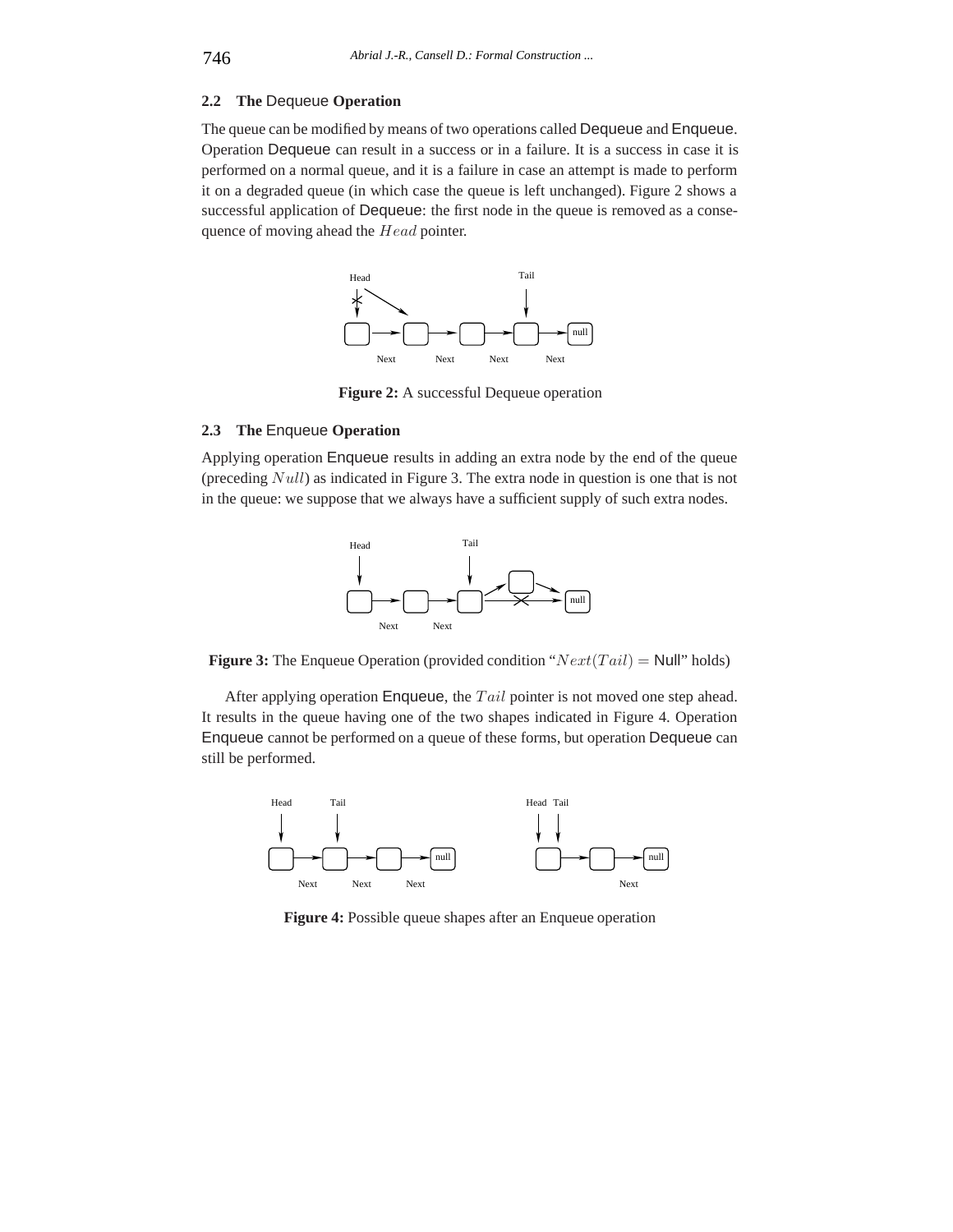#### **2.4 The** Adapt **Operation**

A third operation, called Adapt, is thus necessary to move forward the *T ail* pointer in case it does not point to the node preceding Null in the queue. Such an operation is illustrated in Figure 5. Thanks to operation Adapt, and Enqueue, *T ail* always points either to the node *n* preceding *Null* in the queue or to the node preceding *n*. Notice that in what follows, operation Adapt will be merged with operations Dequeue and Enqueue when necessary so that there will not exist such an independent Adapt operation.



**Figure 5:** The Adapt Operation (provided condition " $Next(Tail) \neq Null$ " holds)

#### **2.5 Non-concurrent versions of the Operations**

The three operations we have just informally described and illustrated can be given more precise definitions by means of some "programs" written in a pseudo-code as indicated in Figure 6. Note that we also have an initialization defining an initial degraded queue.

| Dequeue                                                                                                 | Enqueue                                                                                                       | Adapt                                                               |
|---------------------------------------------------------------------------------------------------------|---------------------------------------------------------------------------------------------------------------|---------------------------------------------------------------------|
| if<br>$Head \neq Tail$<br>then<br>$Head := Next(Head);$<br>return(true)<br>else<br>return(false)<br>end | if<br>$Next(Tail) = Null$<br>then<br>$nde := new node:$<br>$Next(nde) := Null;$<br>$Next(Tail) := nde$<br>end | if<br>$Next(Tail) \neq Null$<br>then<br>$Tail := Next(Tail)$<br>end |

**Figure 6:** The Three Operations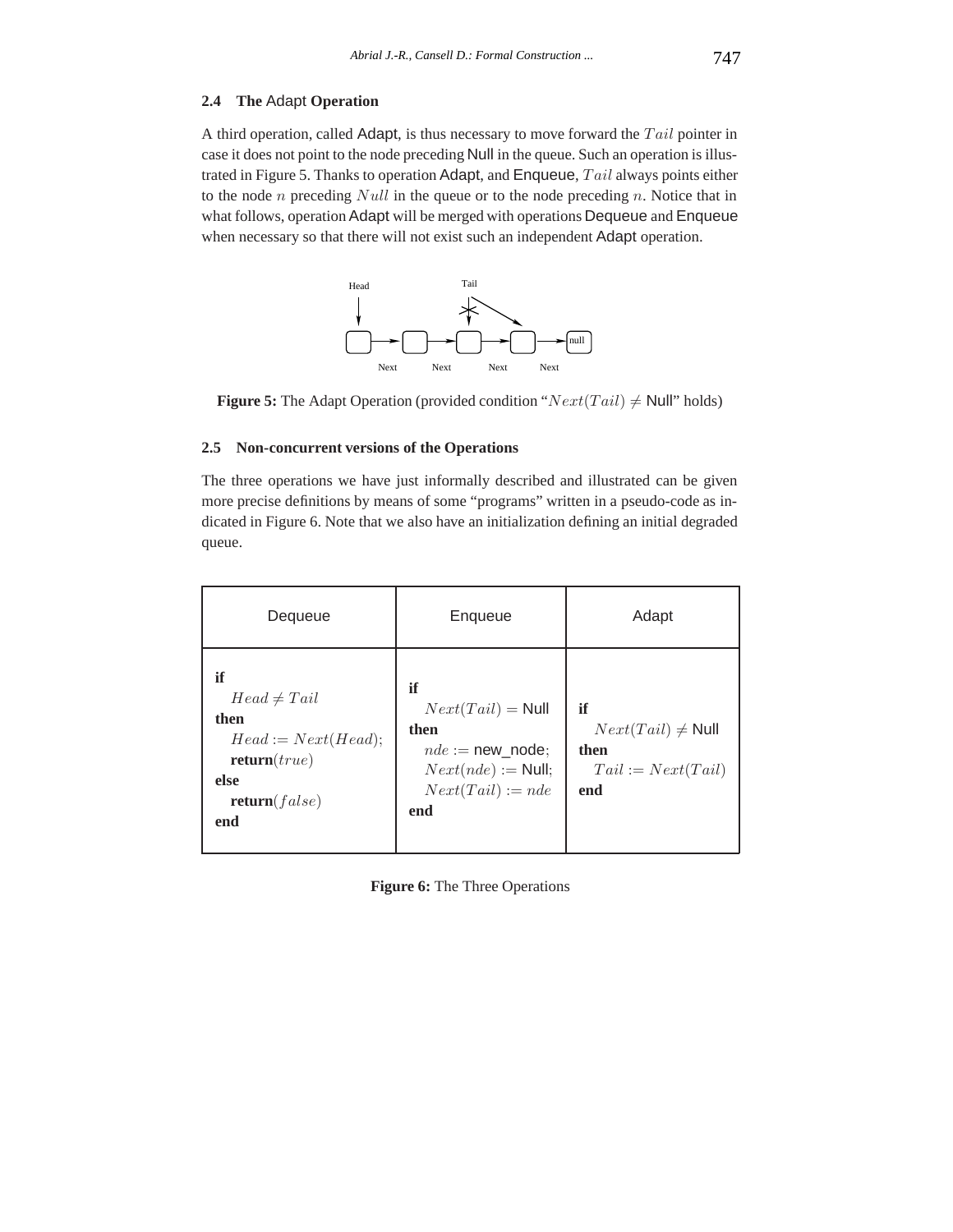# **3 Concurrency and Atomicity Assumptions**

The three operations mentioned in the previous section were defined as if activated by a single process. The problem, which was studied in the original paper [MS96], and which we shall study here again, is to have *several processes* willing to concurrently perform these operations. These concurrent processes perform these operations under certain assumptions which are the following:

- 1. There does not exist any critical section around the queue. In other words, processes can access the queue in a genuinely concurrent fashion by means of a succession of *elementary atomic actions*. An atomic action is an elementary modification of the queue and of its pointers *Head* and *T ail* in a way which is *guaranteed* to be done by a single process at a time. The global behavior of these processes is thus one where all such *atomic actions are interleaved*.
- 2. We have a number of global "variables" corresponding to the various nodes (inside and outside the queue) and to their connections (which we call *Next* in Figures 1 to 5). Note that the two pointers *Head* and *T ail* are also global variables. As a practical convention, names of global variables all start with an upper case letter.
- 3. We have a number of other "variables" which are local to each process. Among these are local copies of *Head* and *T ail* and also pointers to new nodes to be enqueued. Again as a practical convention, names of local variables all start with a lower case letter.
- 4. We can assume two kind of *elementary atomic actions*: Reading and Compare-And-Swap (for short CAS).These two atomic actions are described in Figure 7.
- 5. Actions involving only local tests and local assignments can be performed concurrently by each process.

| Reading          | $local\_variable := global\_variable$                                                                       |
|------------------|-------------------------------------------------------------------------------------------------------------|
| Compare-And-Swap | if $global\_variable = some\_local\_variable$ then<br>$global\_variable := another\_local\_variable$<br>end |

**Figure 7:** The Two Kinds of Elementary Atomic Actions

Notice that we shall extend in what follows the Compare-And-Swap atomic action to possibly contain a local test and a local action as indicated below: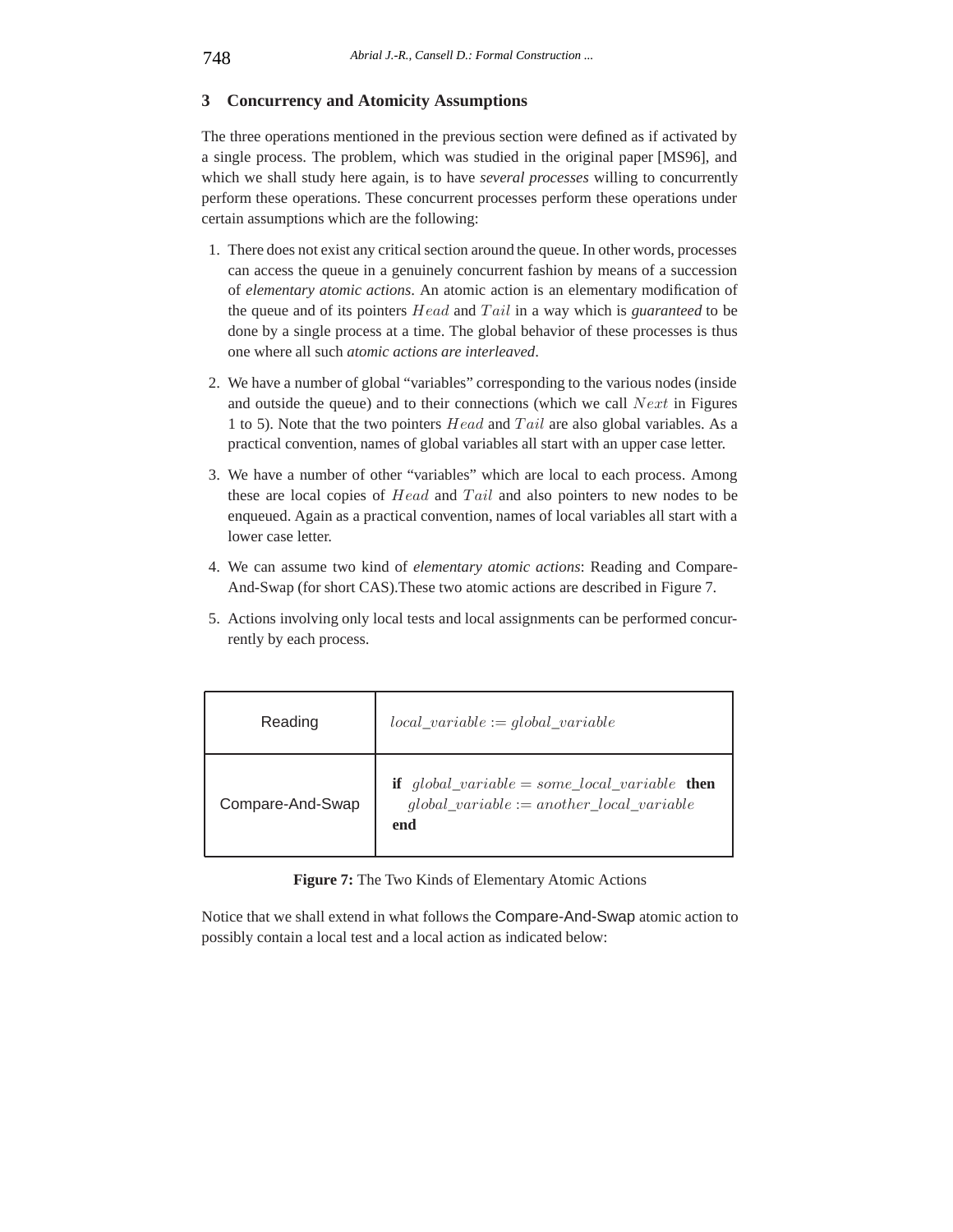if 
$$
local\_test \land global\_variable = some\_local\_variable
$$
 then  
global\\_variable := another\\_local\\_variable;  
local\\_action  
end

And it can also be simplified to the case where the body of the condition is just a local action:

```
if local test ∧ global variable = some local variable then
  local_action
end
```
Such extensions are just convenient ways to handle the atomic actions. They will be used in this paper to ease the reasoning. It is always possible to return to the unique basic Compare\_And\_Swap atomic action by adding *extra local assignments and tests*.

We shall also sometimes use the construct *CAS*(*glb, loc*1*, loc*2) (where *glb* is supposed to be a global variable while *loc*1 and *loc*2 are local values) to represent a boolean expression  $(glb = loc1)$  with a possible side effect  $(glb := loc2)$ . Such a construct can be used either: (1) as a condition within an **if** pseudo-code statement, or (2) as a simple statement. Example of such uses will be shown in Figure 12.

#### **4 Informal Transformations of the Non-concurrent Operations**

In this section, we gradually informally transform each operation Dequeue and Enqueue into a sequence of *elementary atomic actions*. Before doing that however, we first merge the operation Adapt within Dequeue and Enqueue respectively. All this will be done (and informally validated) *as if the operations were executed in a purely non-concurrent fashion*. The idea is to obtain at the end of these transformations some operations that will be ready for the formalization and the proof (but probably not yet completely correct). The idea of the formal development is then to gradually "encode" the atomic actions in a mathematical framework (Event-B) allowing us to prove that they indeed refine the initial operations Dequeue and Enqueue.

#### **4.1 Merging** Adapt **within the Main Operations**

In Figure 8, you can see how operation Adapt (which is boxed) is merged with operations Dequeue and Enqueue.

The merging with Dequeue and Enqueue can be further extended by providing a loop as indicated in Figure 9. The reason for introducing these loops is to move towards the concurrent algorithm. In a non-concurrent case, as we are supposed to be here, these loops are at most executed twice.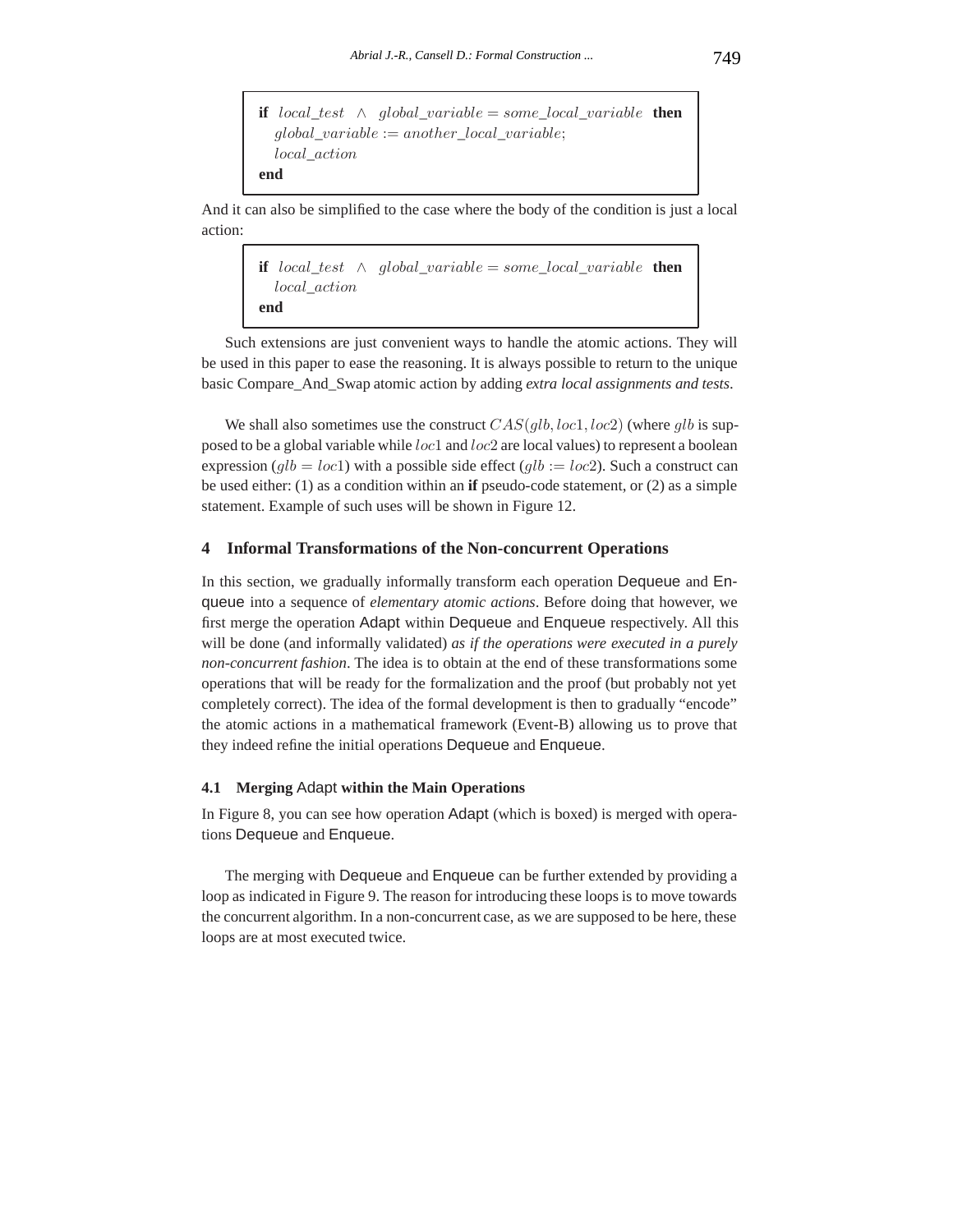

**Figure 8:** Merging Adapt with Dequeue and Enqueue



**Figure 9:** Introducing a loop in Dequeue and in Enqueue

# **4.2 Introducing Local Process Variables**

In Figure 10, local variables (all starting with lower case letters) are introduced within the previous versions of operations Dequeue and Enqueue. On operation Dequeue, you can see that expression *Next*(*T ail*) is replaced by *nxd* which is clearly equal to *Next*(*Head*) in a non-concurrent execution. Notice that it is correct to do these replacements because they are made in places where *Head* and *T ail* are equal. Likewise, in operation Enqueue you can see that expression *Next*(*T ail*)is replaced by *nxe*, and that an assignment to *Next*(*T ail*) is replaced by an assignment to *Next*(*tle*). Again, such replacements are certainly correct in a non-concurrent execution.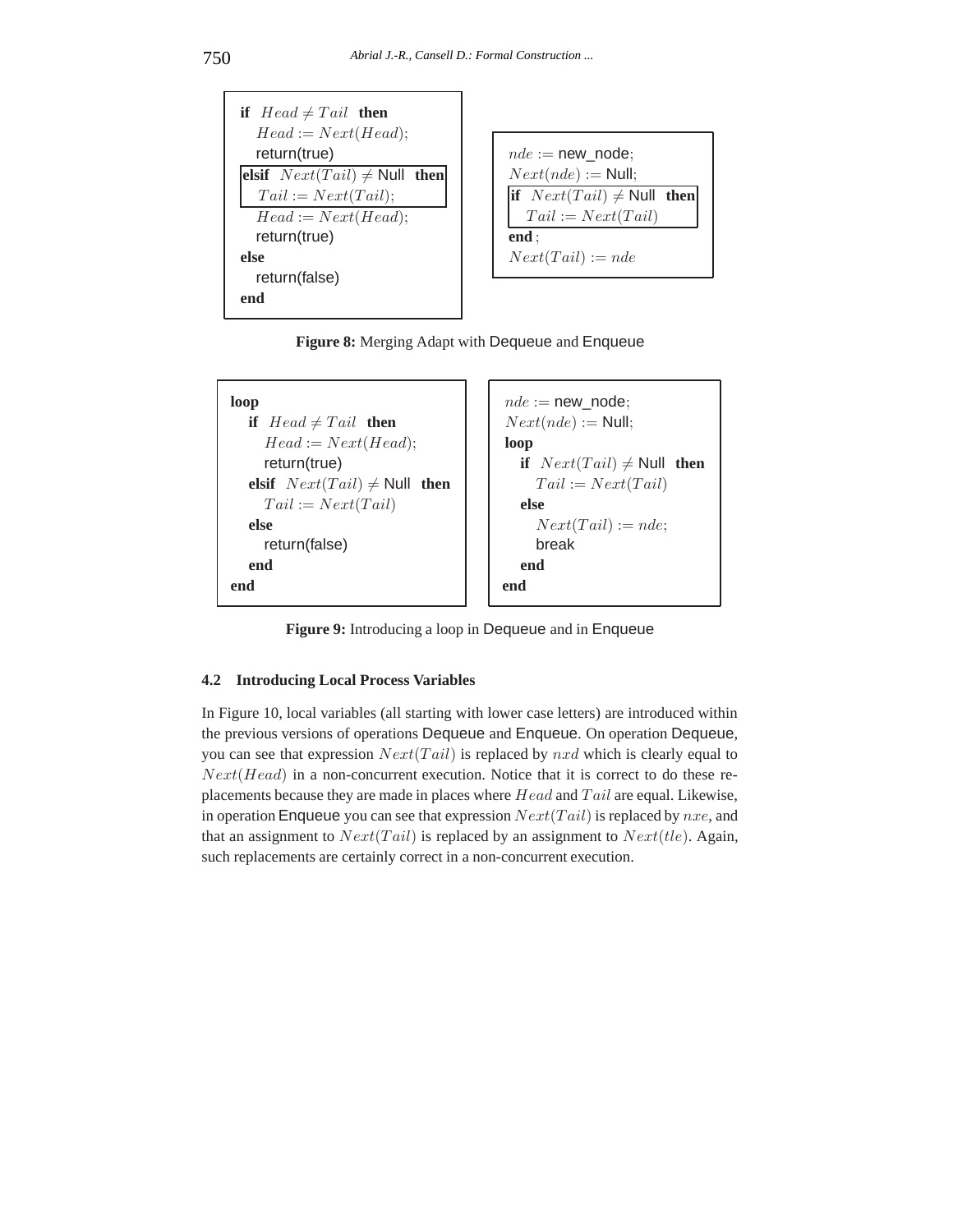```
loop
  hdd := Head;tld := Tail;\eta x d := Next(hdd);if hdd \neq tld then
     Head := nxd;
     return(true)
  elsif nxd \neq Null then
     Tail := nxdelse
     return(false)
  end
end
                                   nde := new node;Next(nde) := Null;
                                   loop
                                     tle := Tail;nxe := Next(tle);if nxe \neq Null then
                                        T ail := nxe
                                     else
                                        Next(tle) := nde;break
                                     end
                                   end
```
**Figure 10:** Introducing local variables within Dequeue and Enqueue

#### **4.3 Preparing for Concurrency**

In Figure 11, we prepare for concurrency in operations Dequeue and Enqueue by adding some extra tests which are certainly useless within a non-concurrent execution but will be important within a concurrent one because they will allow us to define elementary atomic actions. In Figure 12, we show the same pseudo-code with an explicit usage of the *CAS* atomic operation.

#### **4.4 Final Atomic Actions**

In Figures 13 and 14, we show the final (for the moment) situation with the decomposition of each operation in a sequence of elementary atomic actions. As can be seen, they are all simply connected by sequential composition. As a consequence, some local tests are repeated. We have adopted this form because it simplifies the analysis. Each atomic action is either a simple assignment or a possibly degenerated CAS. Each of them is represented in a *named box* followed by some "..." to indicate that some other atomic actions can take place before execution of the same operation can resume. The other atomic actions which can take place are other instantiations of the same or the other operation executed by different processes. Notice that the elementary atomic actions named Deq\_Loop and Enq\_Loop, which have no contents in these figures, correspond to the deallocation of the local variables created within the loop body. As can be seen, atomic actions are all of the forms presented in section 3. We have so far depicted 13 elementary atomic actions (7 for Dequeue and 6 for Enqueue). If we suppose that 20 different processes are acting concurrently, then we have  $13^{20}$  different situations to consider (processes executing Dequeue can be in 7 distinct waiting situ-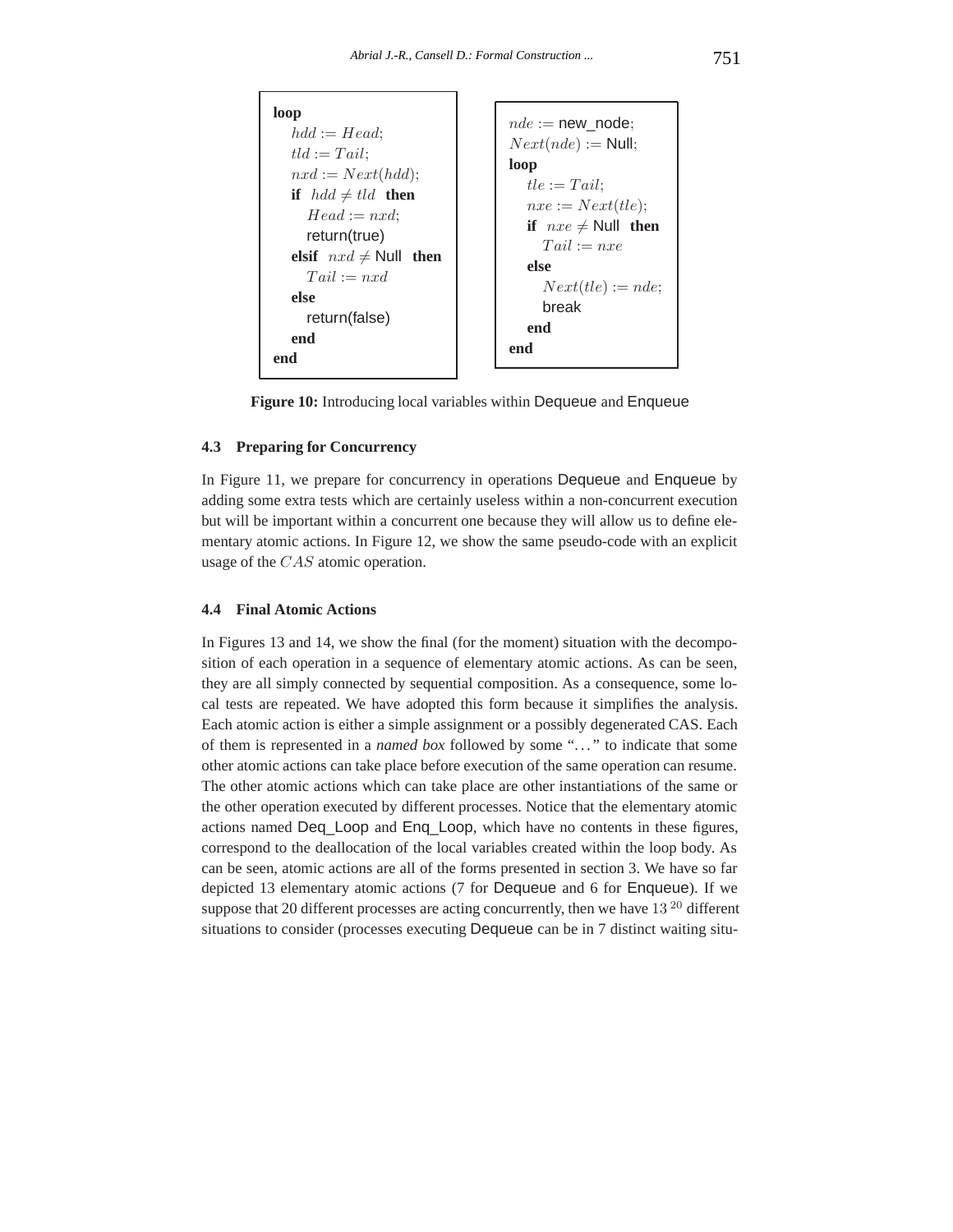| loop                                                                                                                                                                                                                                                                                      |                                                                                                                                                                                                                                                                          |
|-------------------------------------------------------------------------------------------------------------------------------------------------------------------------------------------------------------------------------------------------------------------------------------------|--------------------------------------------------------------------------------------------------------------------------------------------------------------------------------------------------------------------------------------------------------------------------|
| $hdd := Head:$<br>$tld := Tail:$<br>$nxd := Next(hdd);$<br>if $hdd \neq tld$ then<br>if $Head = hdd$ then<br>$Head := nxd$<br>return(true)<br>end<br>elsif $nxd \neq$ Null then<br>if $Tail = tld$ then<br>$Tail := nxd$<br>end<br>elsif $Tail = tld$ then<br>return(false)<br>end<br>end | $nde := new node$<br>$Next(nde) := Null;$<br>loop<br>$tle := Tail:$<br>$nxe := Next(tle);$<br>if $nxe \neq$ Null then<br><b>if</b> $Tail = the$ then<br>$Tail := nxe$<br>end<br><b>elsif</b> $Next(tle) = nxe$ <b>then</b><br>$Next(tle) := nde;$<br>break<br>end<br>end |
|                                                                                                                                                                                                                                                                                           |                                                                                                                                                                                                                                                                          |

**Figure 11:** Preparing for concurrency in Dequeue and in Enqueue

ations while processes executing Enqueue can be in 6 waiting situations). Testing is clearly impossible.

# **5 A Survey of the Event-B Formal Approach**

#### **5.1 Development Principles**

We have no guarantee, of course, that the previous informal decomposition of each operation into a sequence of atomic actions is "correct". And, as we have just seen at the end of previous section, it is out of the question to perform any test. As a consequence, we think that a formal development (with proofs) is needed. Our approach consists of building several more and more accurate models of the concurrent execution. Each such model corresponds to *what can be observed* by a more and more accurate external observer.

#### **5.2 The initial Model**

In the first model, the observer can only see the "last" event (i.e. atomic action) of each operation invocation, that is: events Deq\_true or Deq\_false for operation Dequeue, and event Enq for operation Enqueue. In other words, the complete execution of each operation has thus been reduced to a single "point". Note that this does not mean that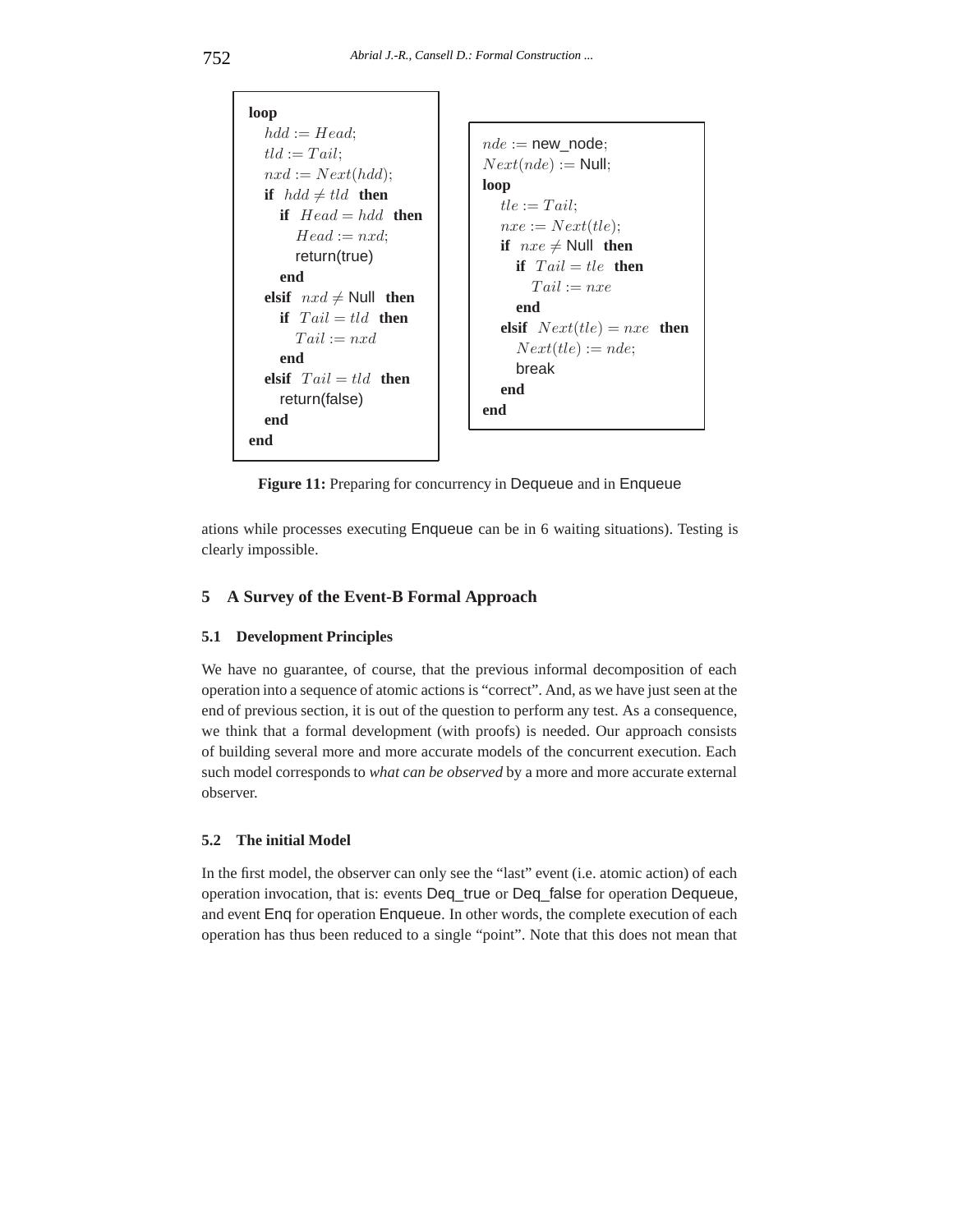

**Figure 12:** Final versions (so far) of Dequeue and Enqueue with explicit CAS

these operations are performed sequentially: in fact, their hidden events can be interleaved. It only means that the end point of each of them occur in a certain order. In Figure 15, we have represented an execution sample, as "seen" by the observer of the first model. The horizontal line is a time axis. Moreover, A stands for events Adapt\_Deq or Adapt\_Enq, E stands for event Enq, and D stand for event Deq\_true. What is imposed here by this view is that these operations *are serializable*, as would be the case if the queue would have been protected by a global critical section. To put it in another way, the observer closes eyes most of the time: he only opens them when an operation terminates and he thus believes that the operation has been performed "just now". Notice that, at this stage, we also have two identical events Adapt\_Deq and Adapt\_Enq for operation Adapt.

#### **5.3 Subsequent Models**

In subsequent models these timeless events will be gradually "stretched" by means of more events corresponding to the various atomic actions and loops that were developed informally in the previous section. In Figure 16, the observer can see more events making the Dequeue operation. Operation Enqueue is still abstract (performed in one shot). On this figure, d1 to d3 stands for events Deq1 to Deq3. In Figure 17, operation Enqueue is stretched by means of events Enq1, Enq2, Enq3, and Adapt-Enq. Note that among the two executions of operation Enqueue, the one which terminated last, was started first.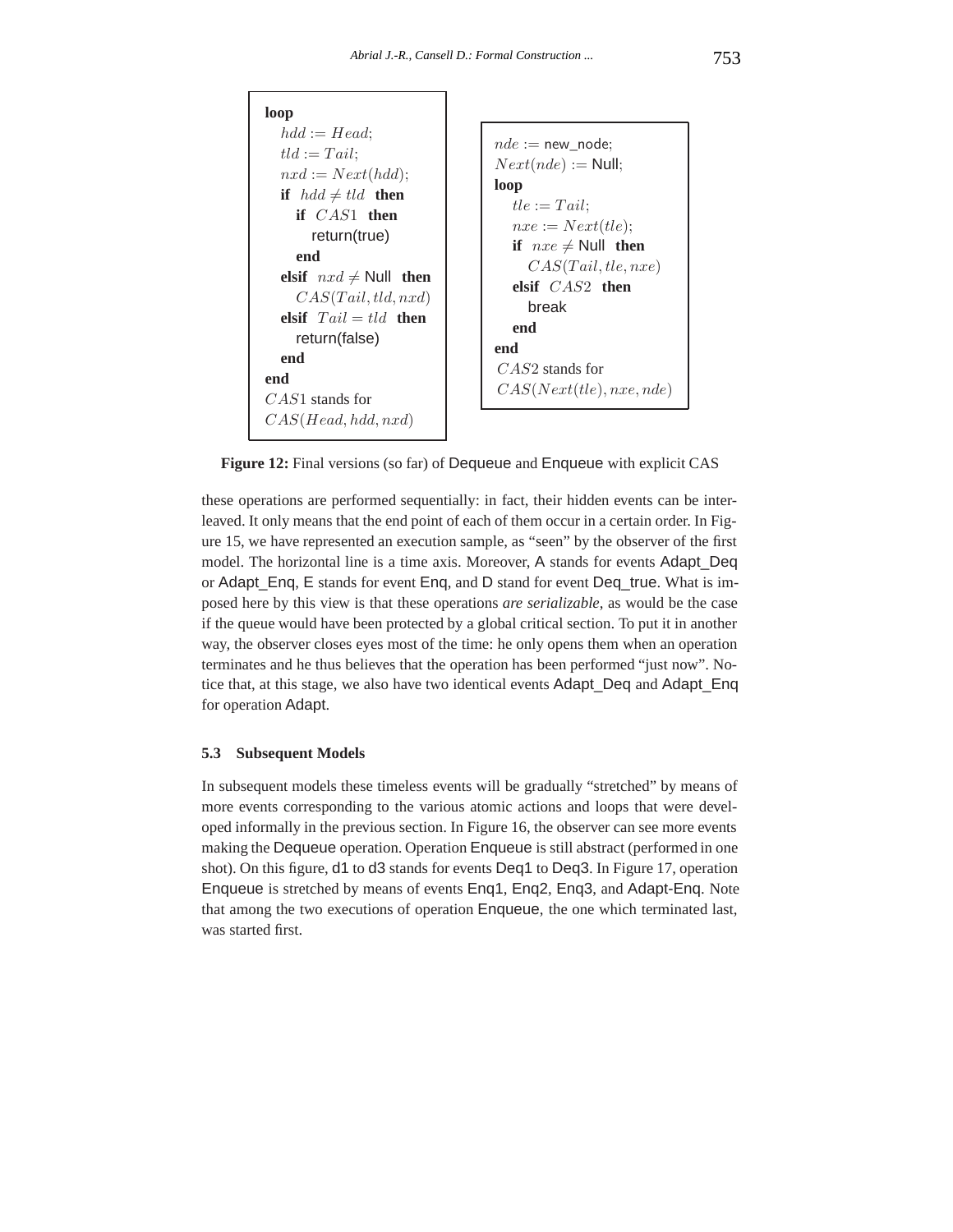

**Figure 13:** Showing concurrent atomic actions in Dequeue

## **5.4 Development Technique**

The development technique which we shall use here is called Event-B. It has already been described in various papers such as [ACM03] and [Abr03], so that we shall not repeat it here. Roughly speaking, an Event-B development is made of a sequence of more refined models. Each such model contains a state description with some invariant properties and various events corresponding to transitions. Correctness imply proving invariant preservation and correct refinement of abstract events. In a refined model new events can be introduced: they are supposed to refine implicit events doing nothing. We shall only give in what follows a summary of the different models that have been written and proved. The interested reader can download the entire development from [AC03b]. He can also see and redo the proofs with the *Click'n'Proof* tool [AC03a, AC03b, Cle04].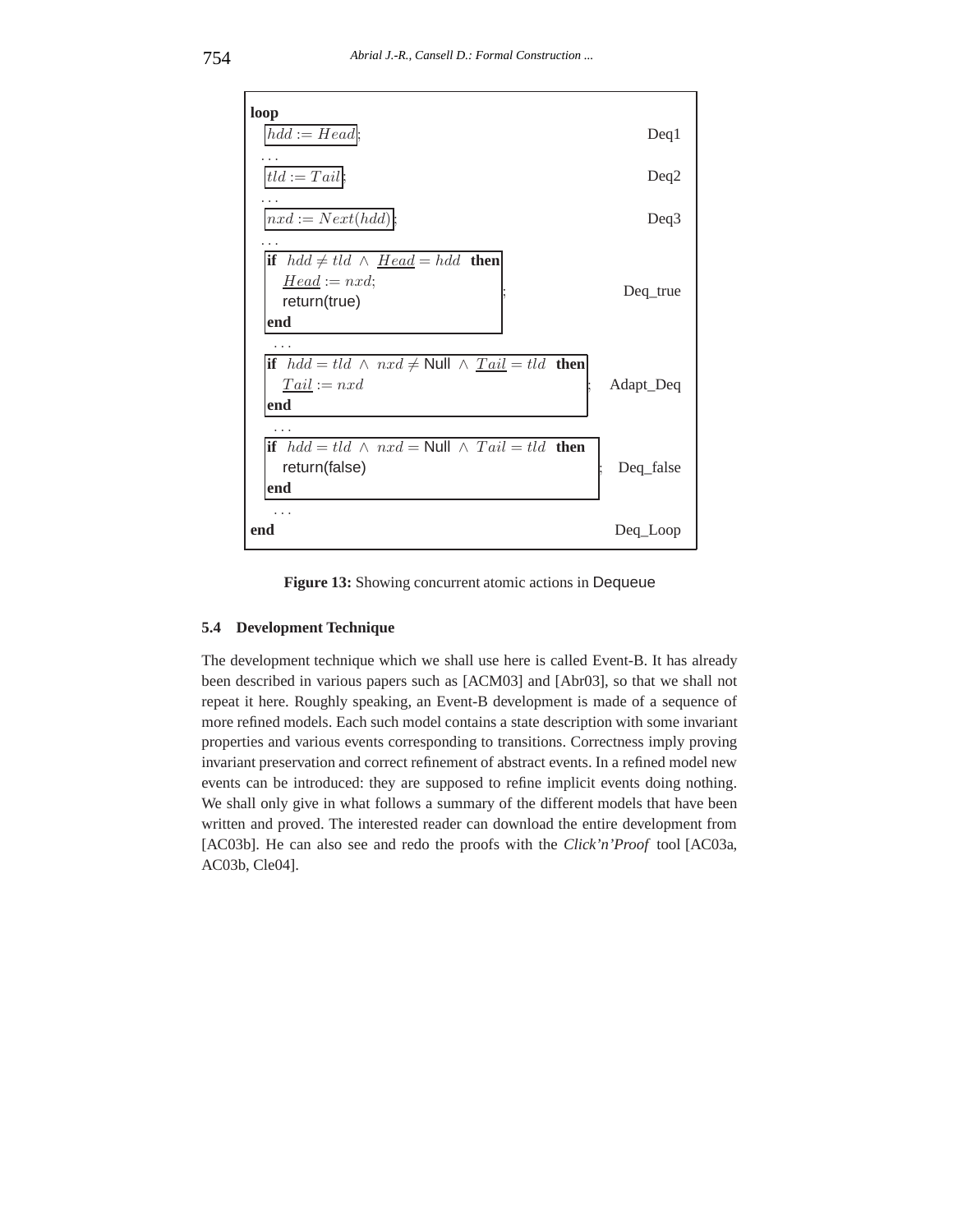

**Figure 14:** Showing concurrent atomic actions in Enqueue



Figure 15: An abstract execution sample: the observer only sees a very few events

# **6 Summary of Event-B Development**

#### **6.1 Model 0: Introducing the Queue and its Basic Operations**

In this first model, we introduce the basic global variables of the problem: the function *Next*, the set *Queue*, and the three nodes *Head*, *T ail* and *Null*. They are all defined in terms of the abstract set *N* (for nodes). The invariants of Model 0 are shown in Figure 18. On this figure, *Head* and *T ail* always point to the *Queue* (invariant inv0\_3 and inv0\_4) and they are different from *Null* (invariant inv0\_5). *Head* points to the first element of the *Queue* (since it does not belong to the range of *Next* restricted to *Queue* according to invariant inv0\_8). Moreover *T ail* points to the node *n* preceding *Null* or to the node preceding *n* (inv0\_7). Notice that we say nothing about the structure of the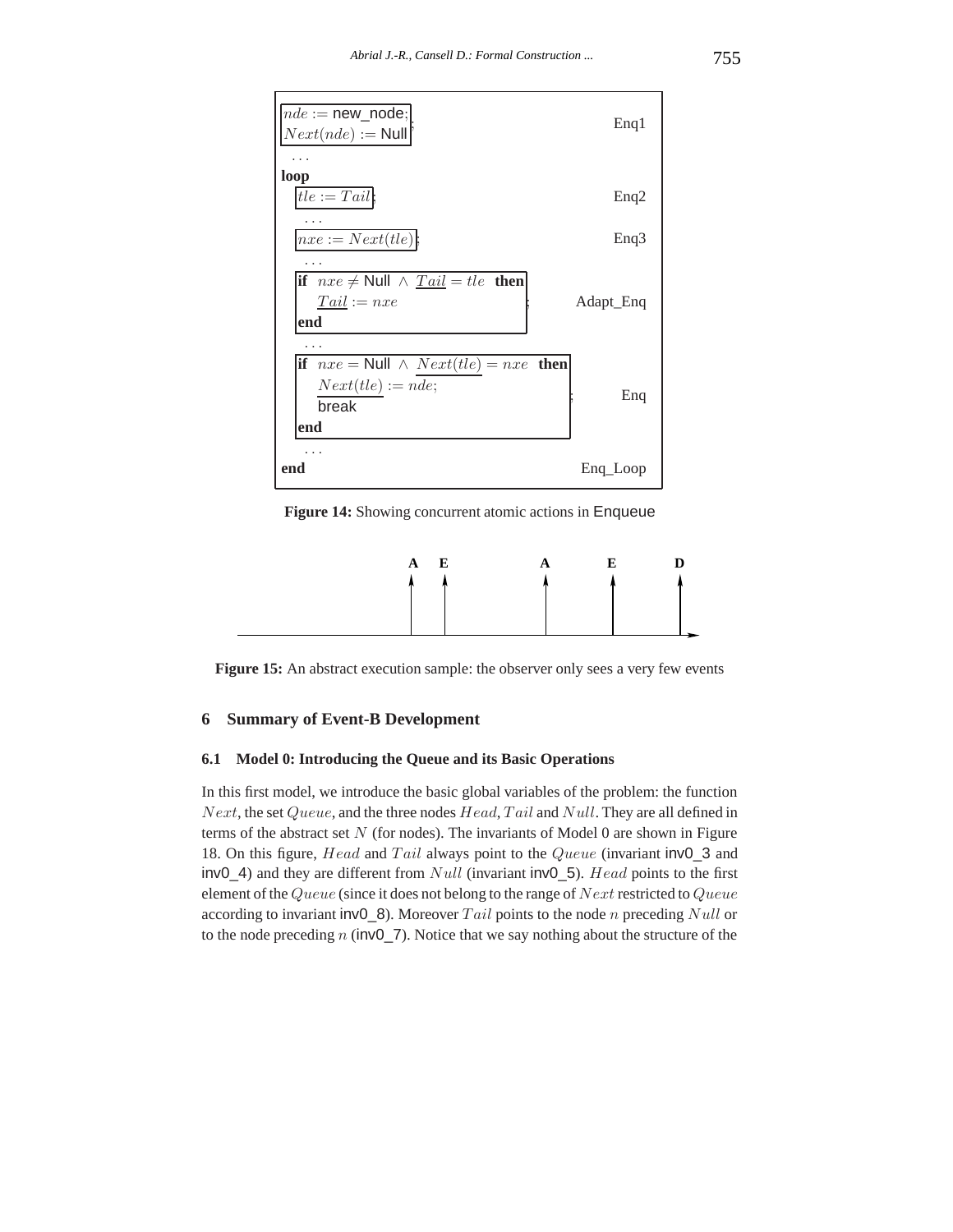

**Figure 16:** The observer now sees most of the atomic actions of Dequeue



**Figure 17:** The observer now sees the atomic actions of Enqueue

function *Next* outside the queue. Within the queue however, we express that *Next* is a bijection (inv0\_8). Finally, we express that *Queue* is inductive (inv0\_9). That is: every property of *Queue* (represented by a subset *s* of *Queue*), which is true at *Head* and also at  $Next(x)$  if true at x, is then true for all members of *Queue*. The connectivity of the *Queue* from *Head* to *Null* follows from invariants inv0\_8 and inv0\_9. As a consequence three of the five properties that were mentioned in [MS96] are certainly fulfilled in Model 0 (the other two follows from the events as will be seen below), namely:

- **–** The linked list is always connected.
- **–** Head always points to the first element in the linked list.
- **–** Tail always points to a node in the linked list.

The four events are straightforward formalizations of the pseudo-code programs defined in Figure 6. They are defined in Figures 19 and  $20<sup>2</sup>$ . It can be seen from the description of events Deq\_true and Enq that the two other properties mentioned in [MS96] are indeed fulfilled:

- **–** Nodes are only inserted after the last node in the linked list.
- **–** Nodes are only deleted from the beginning of the linked list.

<sup>2</sup> Our events are defined by a guard (situated between the keywords **when** and **then**) and an action (situated between the keywords **then** and **end**). The guard expresses the *necessary condition* for the event to occur. And the action is either a *multiple* deterministic assignment (in all events shown here except Enq) or a multiple non-deterministic assignment introduced by an **any** construct (in event Enq).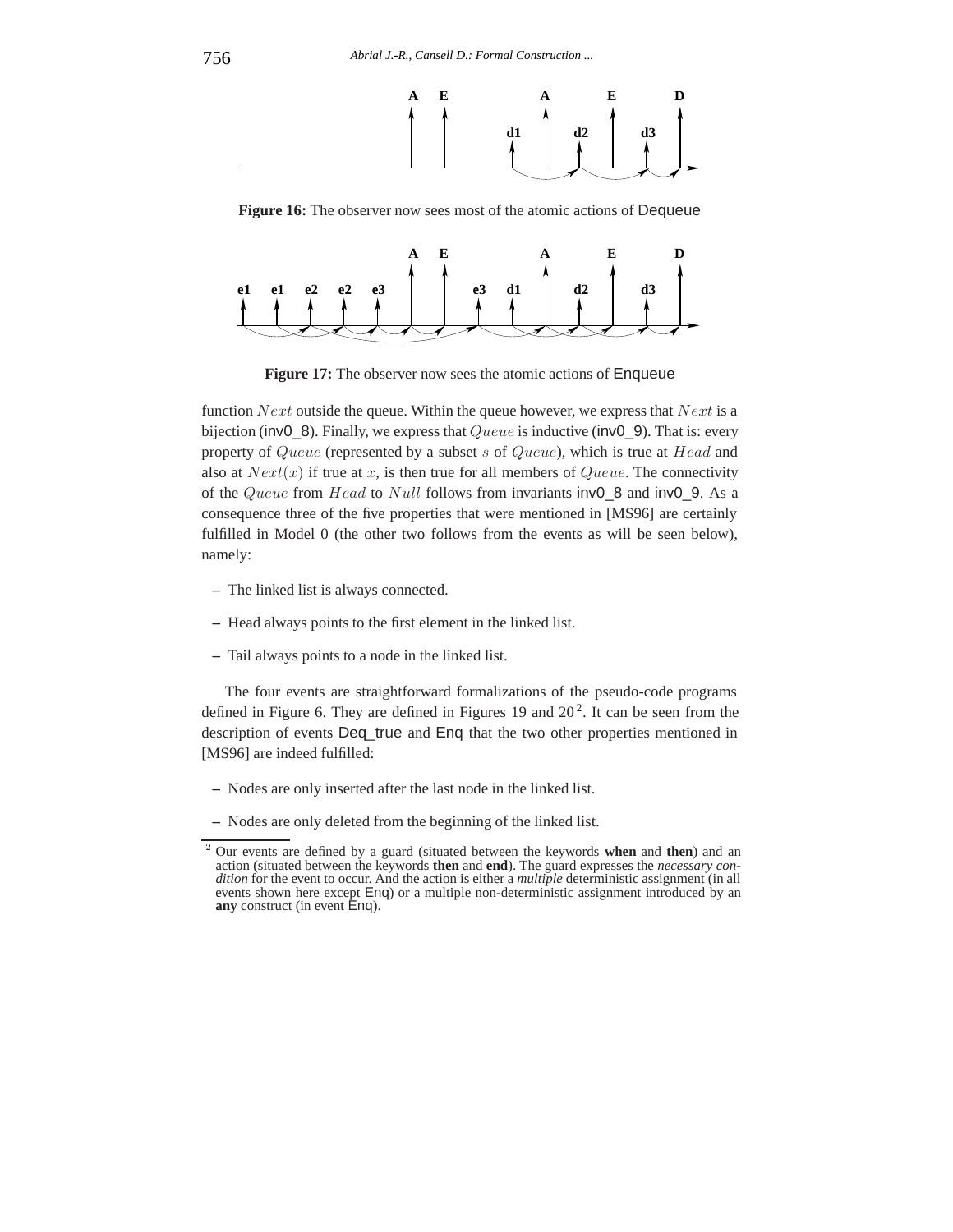$inv0$  1 :  $Next \in N \rightarrow N$ inv0\_2 : *Queue* ⊆ *N* inv0\_3 : *Head* ∈ *Queue* inv0\_4 : *T ail* ∈ *Queue*  $inv0_5$ : Null  $\in Queue \setminus \{Head, Tail\}$ inv0\_6 : *Return* ∈ *BOOL*  $inv0_7: Next(Tail) = Null \vee Next(Next(Tail)) = Null$  $inv0_8:$  *Queue*  $\triangleleft Next \in Queue \setminus \{Null\} \rightarrow Queue \setminus \{Head\}$ inv0\_9 : ∀*s*·  $\sqrt{2}$  $\begin{bmatrix} \vdots \\ \vdots \end{bmatrix}$ *s* ⊆ *Queue Head* ∈ *s*  $Next[s] \subseteq s$ ⇒ *Queue* ⊆ *s* ⎞  $\frac{1}{2}$ 

**Figure 18:** The Invariant of Model 0

The only aspect that remained rather "vague" in Figure 6 was the nature of the new node chosen by the event Enq. What we say for the moment in event Enq is that our filter for enqueuing a new node is that it does not belong to the *Queue*. The filter is thus the set  $N \setminus Queue$  as shown in Figure 20. Mechanically proving that these events all maintain the invariants is easy.

The proof of this model required 50 lemmas of which 7 were proved interactively.

# **6.2 Model 1: Refining the** Dequeue **Event**

In Model 1, we introduce the abstract set *P* of processes. We also define the local variables *hdd*, *tld*, and *nxd* as they were used in Figure 10. They are defined here as partial functions from *P* to *N*. The constraints on the domains of these functions allows one to take care of the *order* in which these local variables are assigned by their corresponding atomic actions (see Figure 13): first *hdd*, then *tld*, and finally *nxd*. The invariants of this model are presented in Figure 21.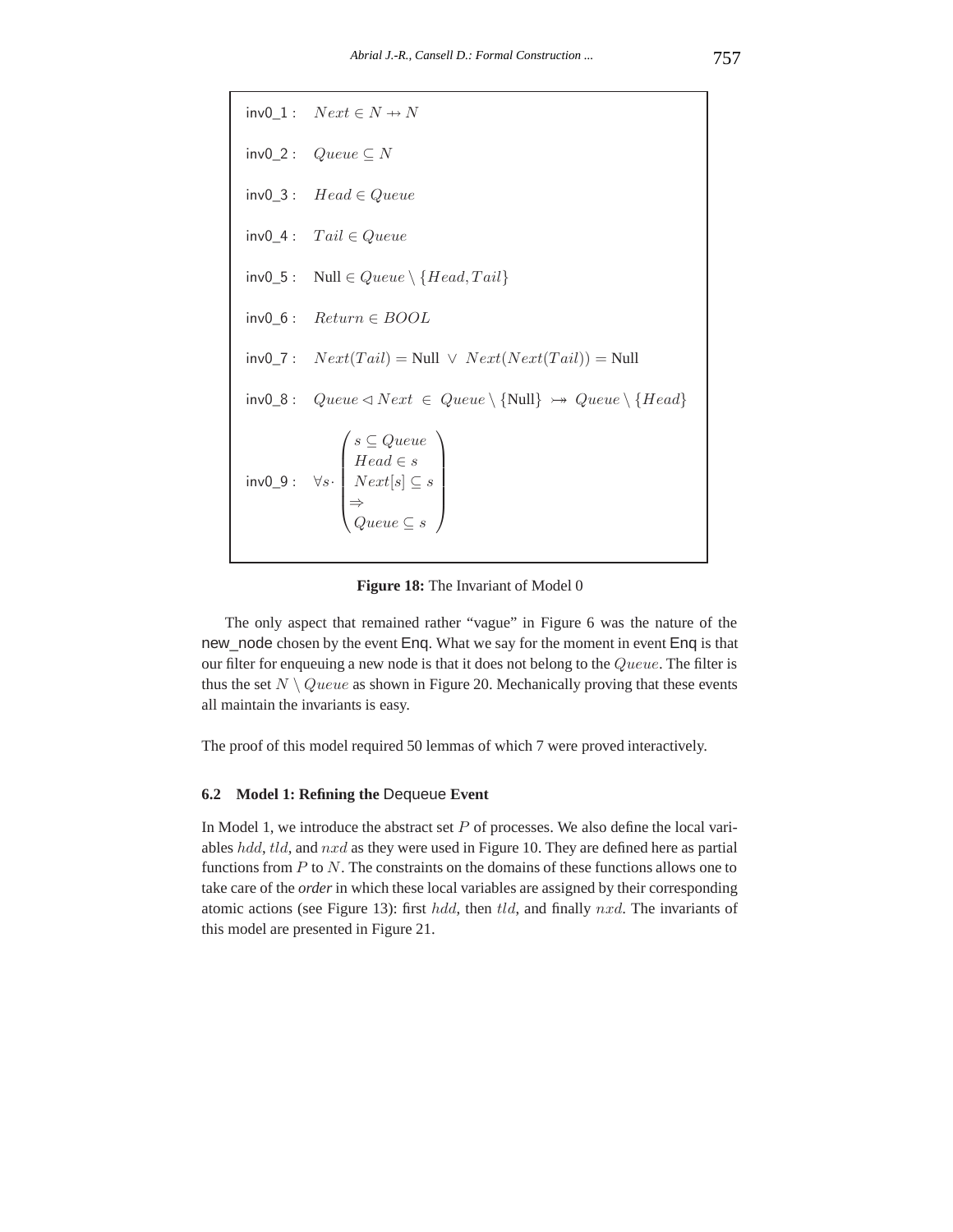

Figure 19: The Deq\_true and Deq\_false Events of Model 0



**Figure 20:** The Enq and Adapt Events of Model 0

The definition of the events Deq1 to Deq3 are straightforward formalizations of the corresponding atomic actions defined in Figure 13. The new versions of the three events Deq\_true, Deq\_false, Adapt\_Deq must refine their abstract counterparts defined in Model 0. In Figures 22 to 24 we show the abstract and concrete versions of each of these events together with the invariants which we have to introduce in order to ensure the correct refinements of the concrete event versions with regard to the more abstract ones. We remind the reader that the guards of a refined event must be *stronger* than that of its more abstract one (this requirement is a consequence of the refinement theory).

As can be seen in Figure 22 (event Deq\_true), the invariant we introduce is universally quantified over processes. The antecedent of the quantified implication of this invariant is the same as the guard of the refined event (up to a change of variables, which is introduced in order to ease the reading). The consequent of the implication contains exactly what we need in order to prove that the concrete version of the event refines its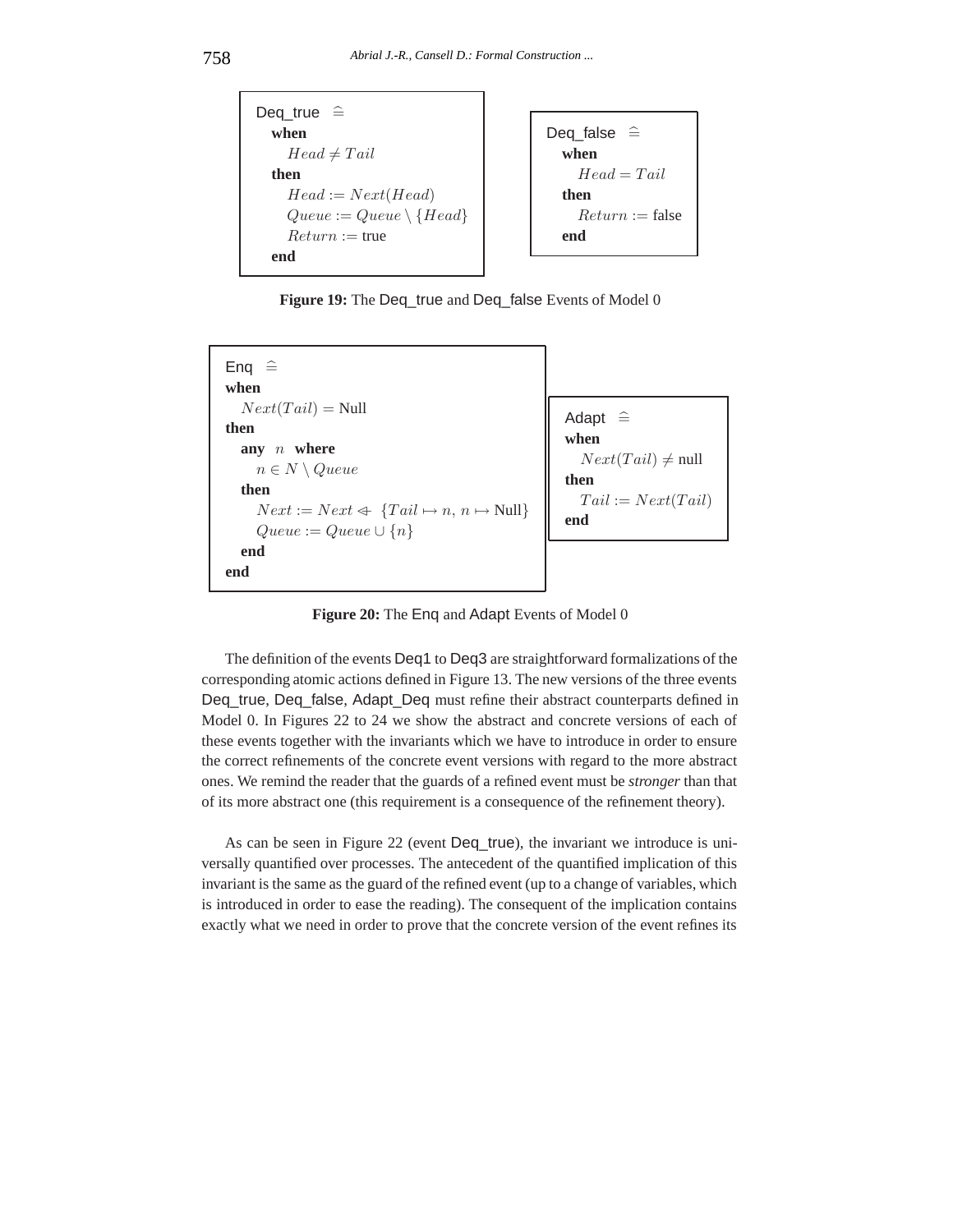$$
hdd \in P \to N
$$
  

$$
tld \in P \to N
$$
  

$$
nxd \in P \to N
$$
  

$$
dom (nxd) \subseteq dom (tld)
$$
  

$$
dom (tld) \subseteq dom (hdd)
$$

**Figure 21:** Parts of the Invariant of Model 1

more abstract version, namely (1) the condition  $Head \neq Tail$ , which is exactly the abstract guard, and (2) the condition  $nxd(q) = Next(Head)$ , which allows us to replace  $Next(Head)$  in the abstract version by  $nxd(p)$  in the concrete one. Similar comments



Figure 22: Refinement of Event Deq\_true with abstraction and invariant

as the one we have made for event Deq\_true can be made on the two other invariants we introduce together with the refinements of events Deq false and Adapt (see figures 23 and 24). Note that the antecedent of the invariant given in figure 23 is weaker than the guard of event Deq false (since dom  $(nxd)$ ) is included in dom  $(tld)$  according to the invariant given in Figure 21), but it is indeed sufficient to prove the refinement of this event.

All these invariants are introduced by looking at the reason why some refinement proofs fail. As a matter of fact, some specific statements that cannot be proven are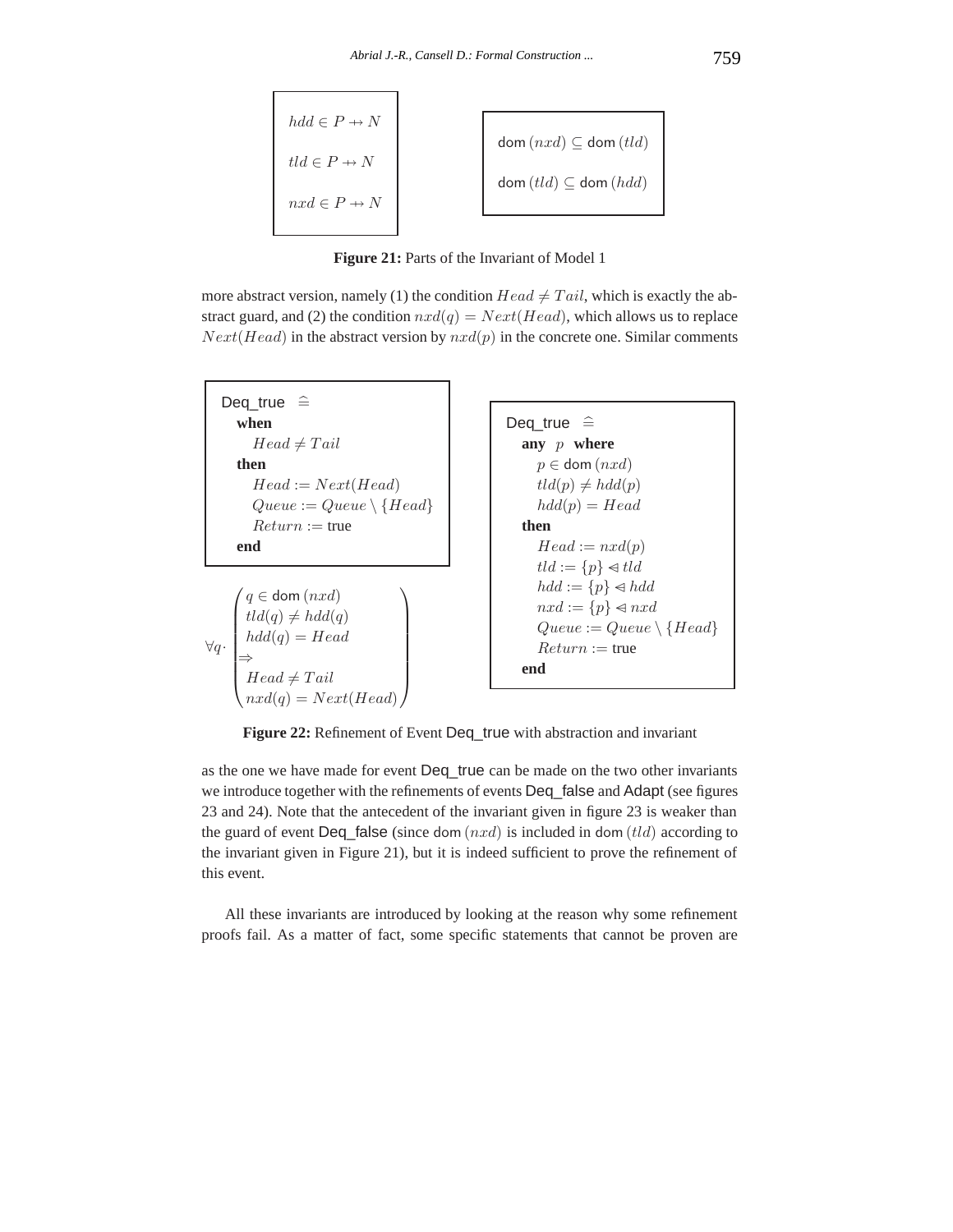candidate new invariants.



**Figure 23:** Refinement of Event Deq\_false with abstraction and invariant



**Figure 24:** Refinement of Events Adapt\_Deq with abstraction and invariant

After introducing these invariants, our task is not finished: we have to prove them, that is to prove that they are maintained by all our events. Unfortunately, such proofs failed. The reason for this is what is called in [MS96] the ABA problem. This is a problem which arises frequently in concurrent applications where several processes are competing for a shared resource. More precisely, this problem occurs when a node *n* (pointed to by *Head*) is removed from the *Queue* by an instance of event Deq\_true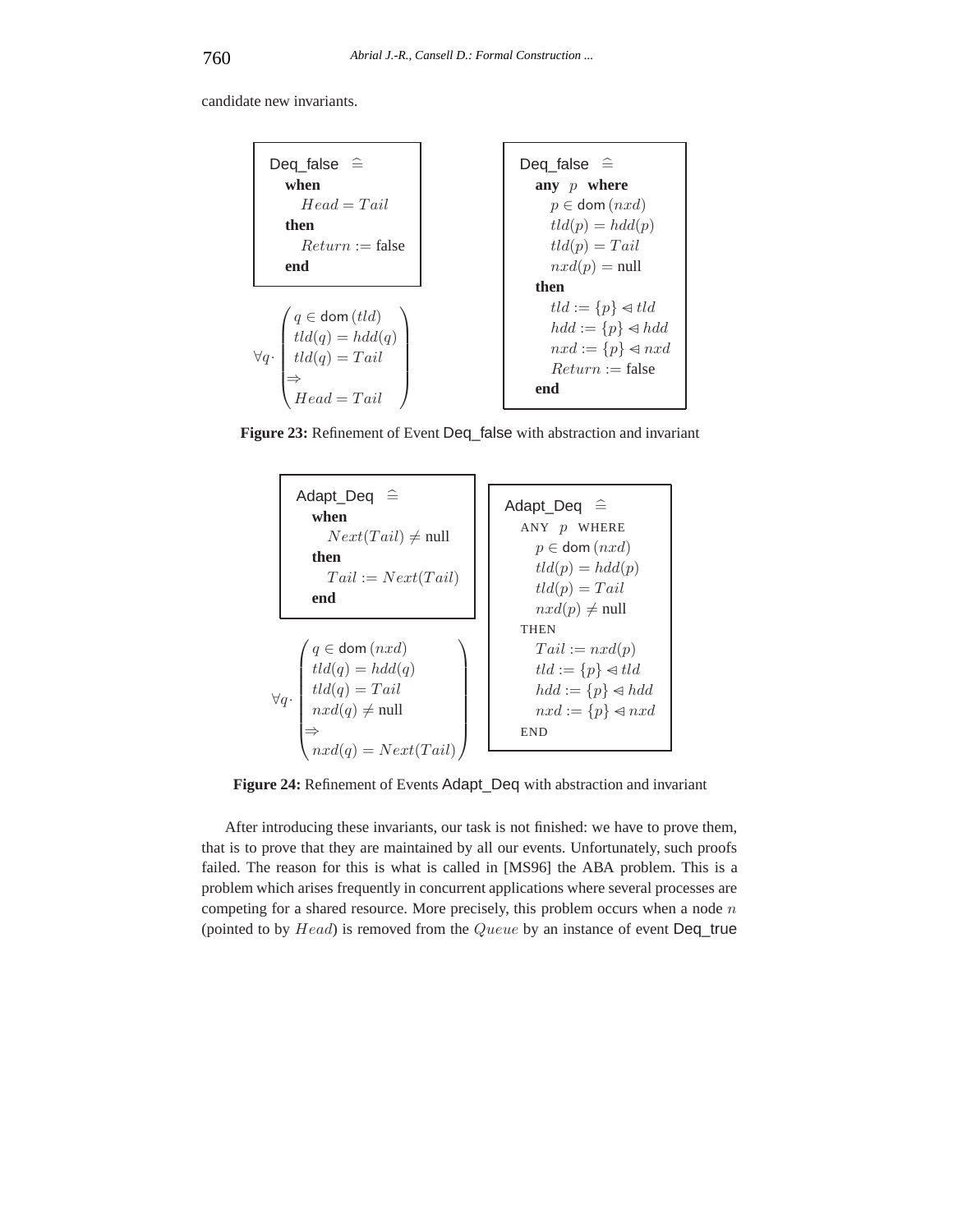working for a certain process *p*. Suppose it is done while another process *q* points to *Head* with its local variable *hdd*. If *q* still points to *n* while *n* is re-enqueued by an instance of event Enq (it is possible because *n* is not any more in the *Queue*), then the invariant is broken. For example the following invariant was introduced with Deq\_true.

$$
\forall q \cdot \begin{pmatrix} q \in \text{dom}(nxd) \\ tld(q) \neq hdd(q) \\ hdd(q) = Head \\ \Rightarrow \\ Head \neq Tail \end{pmatrix}
$$

When trying to prove that Deq\_true maintains it, we are led to prove the following (after some simplifications):

$$
p \in \text{dom} (hdd)
$$
  
\n
$$
q \in \text{dom} (hdd)
$$
  
\n
$$
hdd(p) = Head
$$
  
\n
$$
hdd(q) = Next(Head)
$$
  
\n
$$
\Rightarrow
$$
  
\n
$$
Next(Head) \neq Tail
$$

In Figure 25 we generate a counter-example to the previous condition. In other words, we are going to generate a situation where the following three conditions are simultaneously true:

$$
hdd(p) = Head
$$
  

$$
hdd(q) = Next(Head)
$$
  

$$
Next(Head) = Tail
$$

We start in a situation where two processes, say *r* and *q*, have asked to perform a Dequeue, so that their *hdd* local variables both point to the first element of the queue also pointed to by the global variable *Head*. We suppose that process *p* wins the contest (Deq\_true). As a consequence, the first element of the queue is removed and *Head* moves forward. But process *q* still points to the removed node. We suppose then that an Enq event does occur, which choose precisely the just removed element to be enqueued (still process *q* points to it). Then an event Adapt takes place. Notice that now *T ail* points to the same node as *q* does. Finally event Deq1 occurs for process *p*. Thus process *p* points to *Head*. Now, the counter-example is there, since we have the following three conditions simultaneously true:

$$
hdd(p) = Head
$$
  

$$
hdd(q) = Next(Head)
$$
  

$$
Next(Head) = Tail
$$

The solution is to add the following invariant stipulating that the range of *hdd* intersects *Queue* at most on the *Head* node: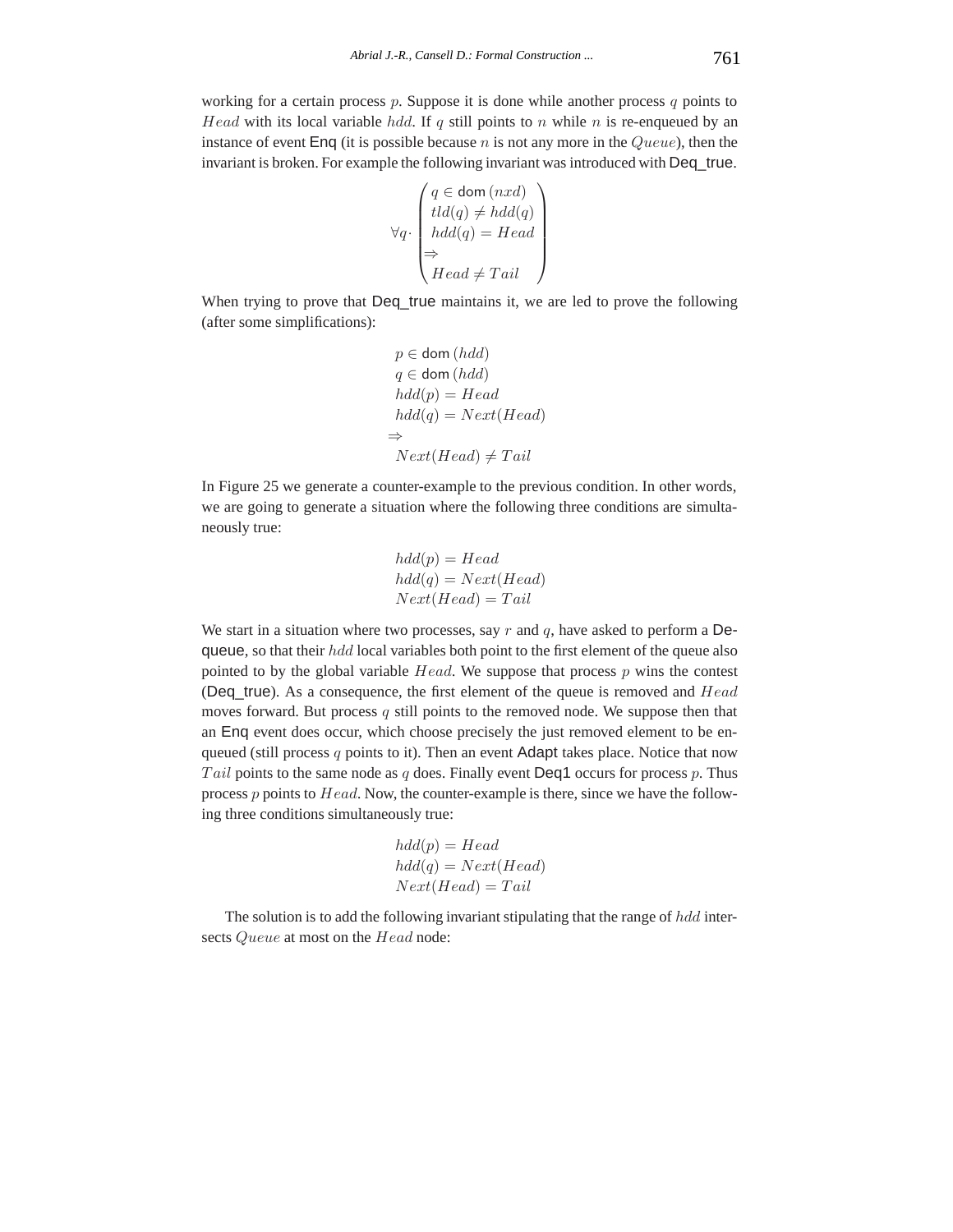

**Figure 25:** Generating a counter-example

ran (*hdd*) ∩ *Queue* ⊆ {*Head*}

In other words, local variables *hdd* must all point to *Head* when pointing within the *Queue*. Note that the invariant given with Deq\_false can now be deduced from this new invariant. Figure 26 shows the remaining invariants.

These invariants can all be proved provided we modify event Enq (Figure 27) by ensuring that the new node, which is chosen for enqueuing is not in the range of *hdd*. In other words, no process has its local variable pointing to the chosen node. Of course, this solution is not satisfactory (since Enq has to check all *hdd* local variables) but *at this abstract stage* it is sufficient to allow all the proofs to be done. To summarize, our filter is now  $N \setminus (Queue \cup \text{ran } (hdd)).$ 

We touch here a very important aspect of our refinement approach. At some stage, we define some abstract solutions where things are *correct but not practically implementable*. The situation is then improved at a later refinement stage. And the refinement proof will then ensure that the more concrete version will behave as the abstract one but with a practical and implementable solution. Another aspect that is important in our design approach is our usage of the prover. It helps us discovering the invariant we need. This is a consequence of its failure: it often indicates that the invariants are not strong enough.

The proof of this model required 79 lemmas of which 16 were proved interactively.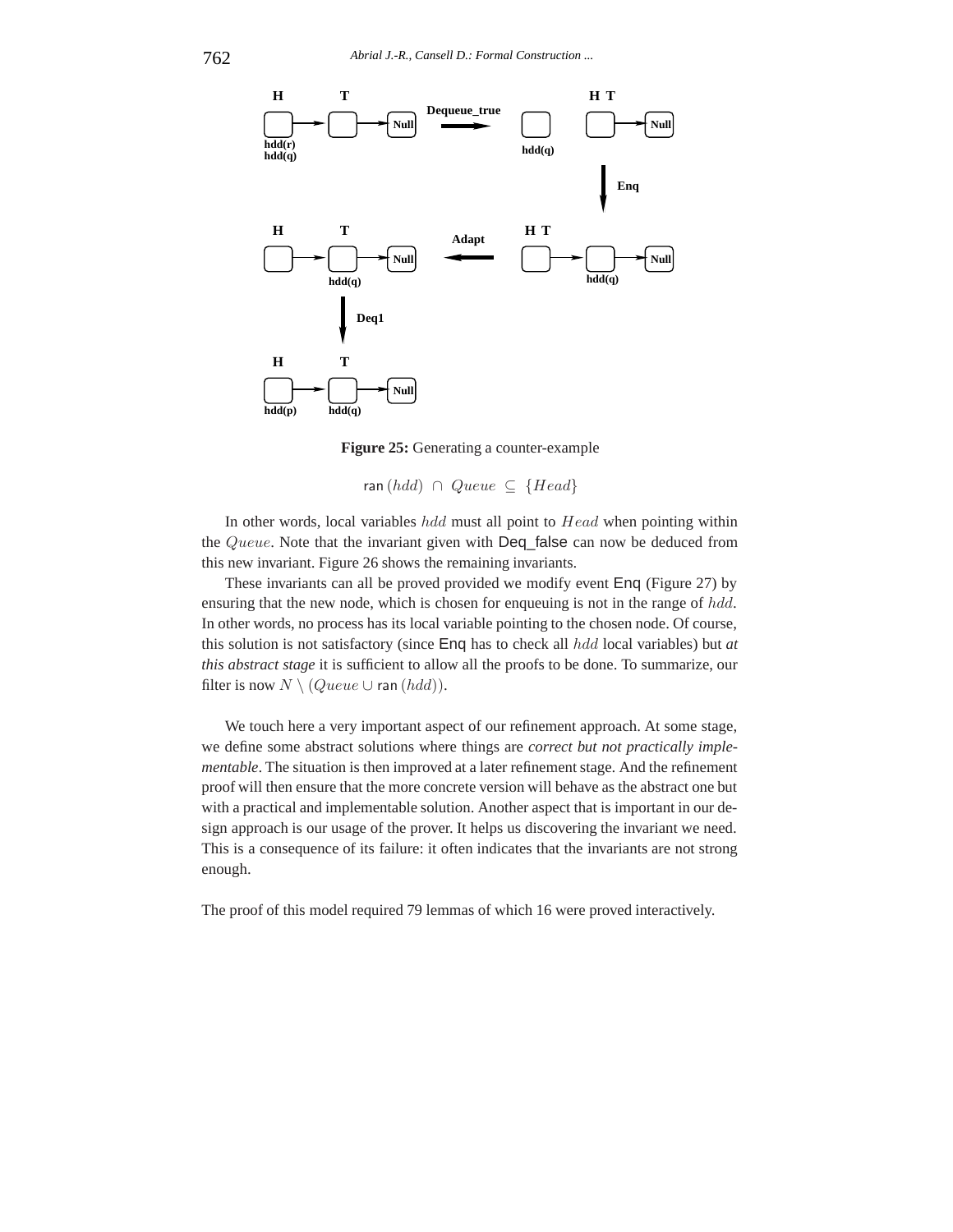$$
\forall q \cdot \begin{pmatrix} q \in \text{dom}(tld) \\ tld(q) \neq hdd(q) \\ hdd(q) = Head \\ \Rightarrow \\ Head \neq Tail \end{pmatrix} \forall q \cdot \begin{pmatrix} q \in \text{dom}(nxd) \\ tld(q) \neq hdd(q) \\ hdd(q) = Head \\ nxd(q) = Next(Head) \end{pmatrix}
$$

$$
\forall q \cdot \begin{pmatrix} q \in \text{dom}(nxd) \\ hdd(q) = Head \\ nxd(q) = Next(Head) \end{pmatrix}
$$

$$
\forall q \cdot \begin{pmatrix} q \in \text{dom}(nxd) \\ tld(q) = hdd(q) \\ tld(q) = Tail \\ nxd(q) \neq null \end{pmatrix}
$$

$$
\forall q \cdot \begin{pmatrix} q \in \text{dom}(nxd) \\ tld(q) = Hedd \Rightarrow \\ nxd(q) \neq null \end{pmatrix}
$$

**Figure 26:** Summary of new invariants of Model 1

```
Enq \hat{=}when
     Next(Tail) = Nullthen
     any n where
       n ∈ N \ (Queue ∪ ran (hdd))then
       Next := Next \Leftrightarrow \{Tail \mapsto n, n \mapsto Null\}Queue := Queue \cup \{n\}end
  end
```
**Figure 27:** The Refinement of Event Enq

# **6.3 Model 2: Introducing an Abstract Waste Basket**

In this model, we introduce a waste basket, *Bsk*. This will certainly not constitute the final solution of the ABA problem mentioned in the previous section but will be a little more appropriate than the previous one. And thanks to the proposed invariant it will be a refinement of the previous model. The idea is that a node that is dequeued will be put in the waste basket by event Deq\_true and will stay there *for ever* (we shall see in section 6.6 how to implement "for ever"). The invariant for *Bsk* are defined in Figure 28. One has to refine again event Enq. The new node to be enqueued has to be chosen outside *Bsk*. Then, according to the invariant, this node will be, a fortiori, outside ran (*hdd*) (as required by the abstraction). Our filter is thus now  $N \setminus (Queue \cup Bsk)$ . This filter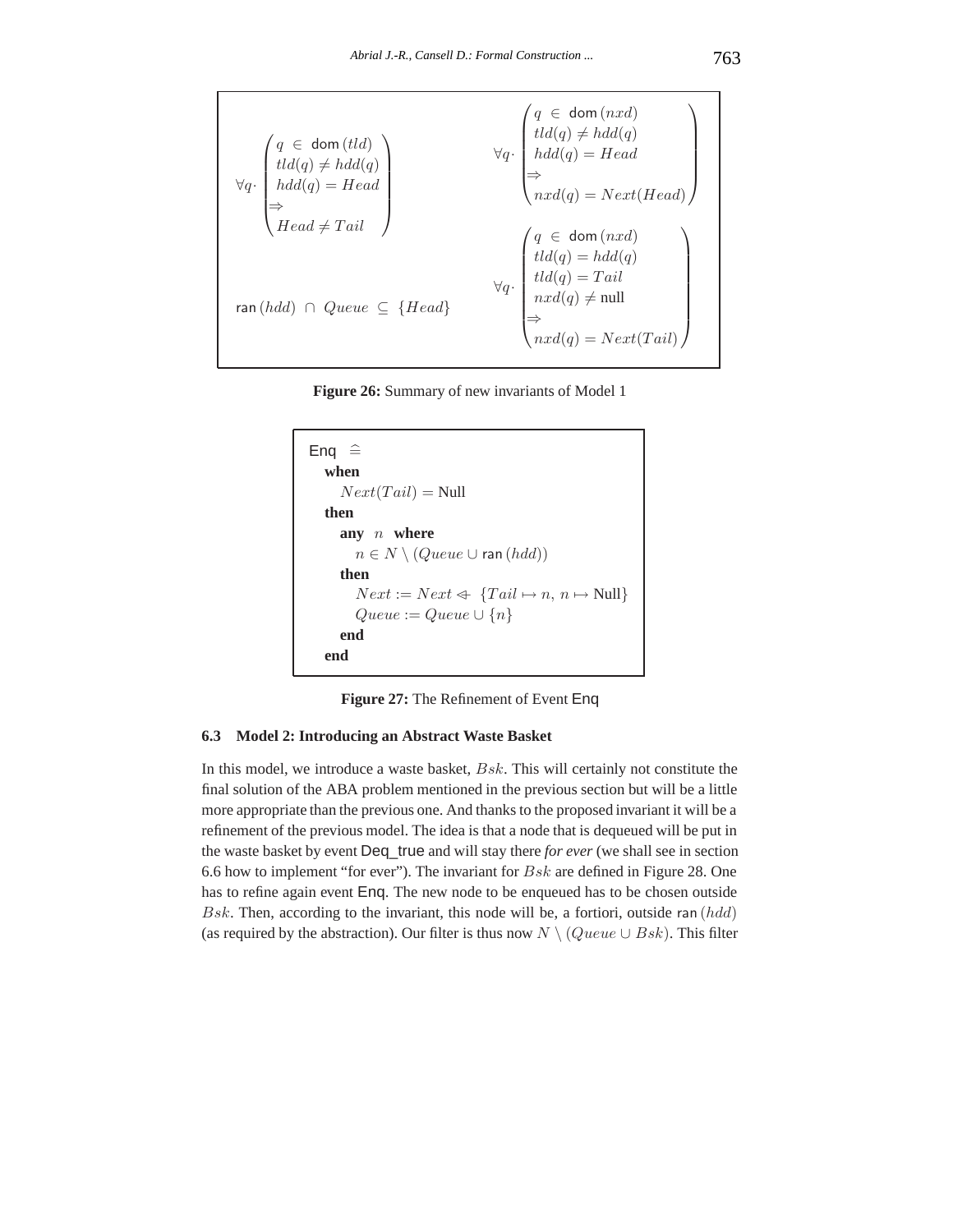$$
Bsk \subseteq N
$$
  
ran (hdd)  $\subseteq$  {Head}  $\cup$  Bsk  
 $\cup$  Bsk  
 $\cup$  Bsk  
 $\cap$  Queue =  $\emptyset$ 

**Figure 28:** Invariant of Model 2

has to replace  $N \setminus (Queue \cup \text{ran}(hdd))$  in event Enq.

The proof of this model required 22 lemmas of which one was proved interactively.

# **6.4 Model 3: Refining the Enqueue Event**

In this model, the event Enq is refined by introducing the extra events of this operation as shown in Figure 14. Some local variables are defined as shown in Figure 29. Notice the injectivity of the function *nde*: this is because potential nodes to be enqueued should not be shared by different processes. The new events and the refinement of Enq are straightforward. Some more specific invariants have to be introduced however (these invariants are not presented in the paper). The filtering of new nodes to be enqueued, which was done so far by event Enq is now moved to the new event Enq1 (Figure 30). Notice that the filter is made stronger by excluding nodes in ran (*nde*) in order to pre-

| $nde \in P \rightarrow\rightarrow N$ | $dom(nxe) \subseteq dom(tle)$                |
|--------------------------------------|----------------------------------------------|
| $tle \in P \rightarrow N$            | $dom(tle) \subseteq dom(nde)$                |
| $nxe \in P \rightarrow N$            | $ran(nde) \cap (Queue \cup Bsk) = \emptyset$ |
|                                      | ran $(tle) \subseteq Queue \cup Bsk$         |

-f

**Figure 29:** Invariant of Model 3

serve the injectivity of *nde*. Here is our new filter:  $N \setminus (Queue \cup Bsk \cup \text{ran} (nde))$  as indicated by event Enq1.

The proof of this model required 83 lemmas of which 12 were proved interactively.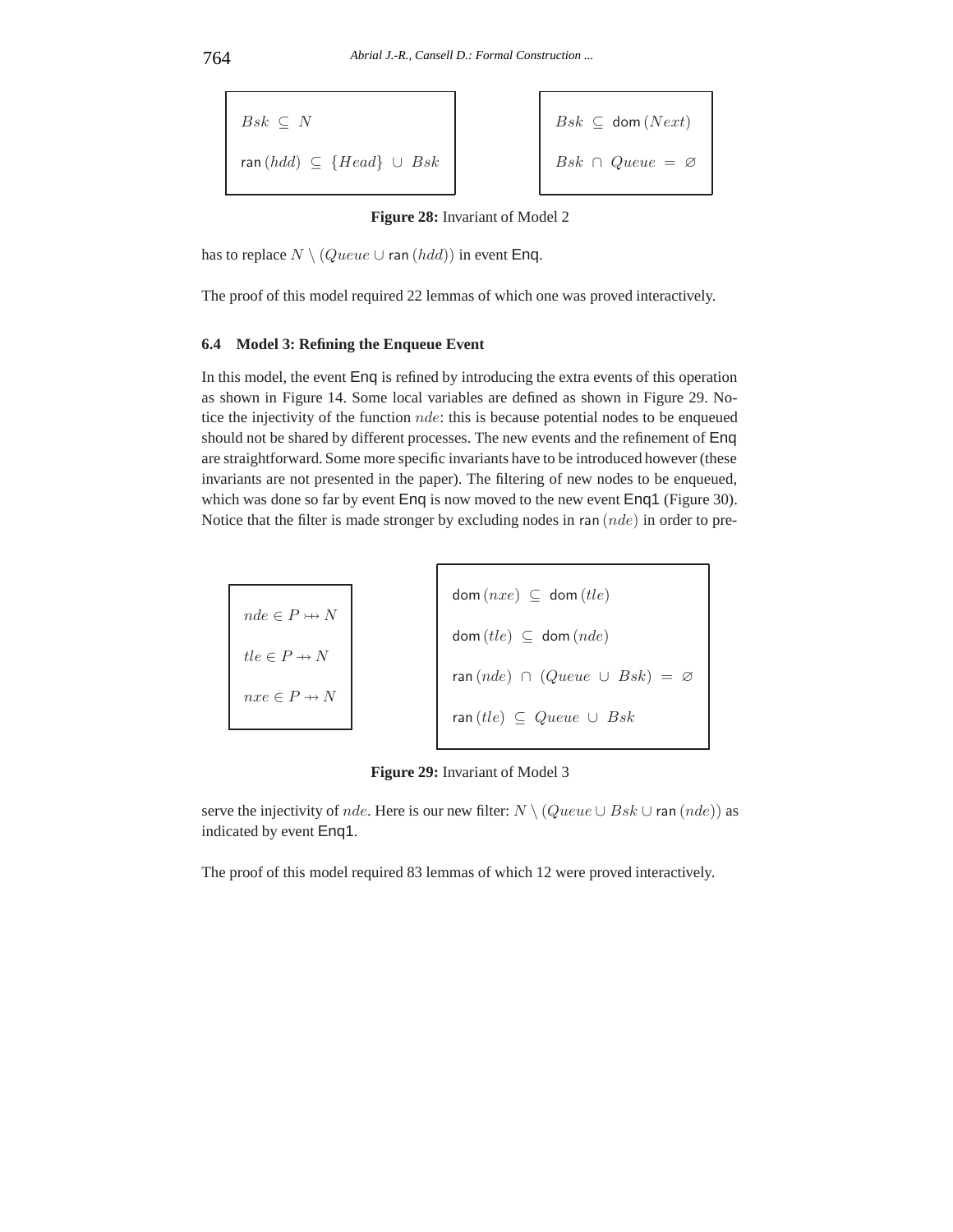```
Eng1 \congany p, n where
    p ∈ P
     p \notin dom (nde)
     n \in N \setminus (Queue \cup Bsk \cup \text{ran}(nde))then
     nde(p) := nNext(n) := Nullend
```
**Figure 30:** Event Enq1 of Model 3

#### **6.5 Model 4: Introducing a Free List**

In this model, we introduce a free list *F ree* together with the properties described in the invariant shown in Figure 31. This allows us to strengthen and simplify the filtering

$$
Free \subseteq N
$$
\n
$$
Free \cap Queue = \varnothing
$$
\n
$$
Free \cap Table = \varnothing
$$
\n
$$
Free \cap \text{ran}(nde) = \varnothing
$$

**Figure 31:** Invariant of Model 4

mentioned in previous section by having Enq1 taking now the candidate node to be enqueued simply within *F ree*. Notice that we still have the basket *Bsk* within which we throw away a node which is deleted from the *Queue* by event Deq\_true (Figure 32). In order to prepare a future implementation of *Bsk* in the next refinement step, we now suppose that event Deq\_true also systematically puts a new node in the *F ree* list. This node is chosen in the set *N* \ (*Queue* ∪ *Bsk* ∪ ran (*nde*) ∪ *Free*) in order to maintain the previous invariants. This action of Deq\_true seems to be magic at this stage: we throw away (for ever) the removed node in *Bsk* and we simultaneously add a new node in *F ree*. But, again, we are still in an abstraction.

The proof of this model required 31 lemmas of which one was done interactively.

#### **6.6 Model 5: Introducing Concrete Nodes**

We are now ready to implement the basket *Bsk*. In fact, it is not really an *implementation* of *Bsk* as it will completely disappear at this stage. Notice that it is absolutely necessary to have *Bsk* disappearing as it grows indefinitely. So, what we are giving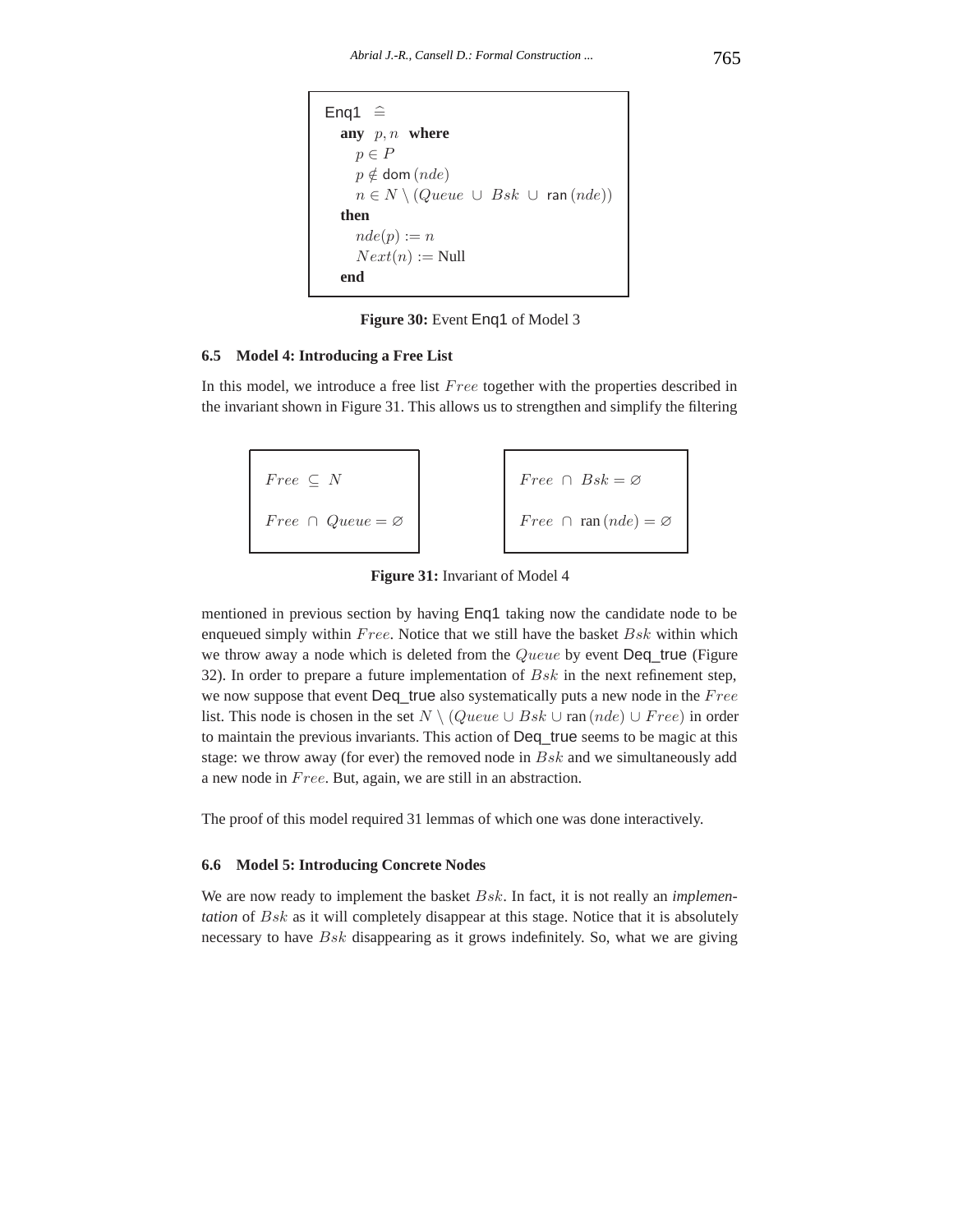```
Deq true \hat{=}any p, n where
     p ∈ P
     tld(p) \neq hdd(p)hdd(p) = Headn \in N \setminus (Queue \cup Bsk \cup Free \cup \text{ran}(nde))then
     Head := nxd(p)tld := \{p\} \triangleleft tldhdd := \{p\} \triangleleft hddnxd := \{p\} \triangleleft nxdQueue := Queue \setminus {Head}Bsk := Bsk \cup \{Head\}Free := Free \cup \{n\}Return := true
  end
```
Figure 32: Refinement of Event Deq\_true in Model 4

here is a means of *calculating Bsk* rather than storing it. We shall also see how we can generate a new node in *F ree* while deleting a node from the *Queue*. The idea of this refinement is to introduce a set *C* of concrete nodes. We also define two total functions from *N* to *C* and from *N* to N. The direct product of these two functions is injective: given a member *c* of *C* and a natural number we obtain at most one member *n* of *N*.

$$
\begin{array}{|l|}\n\hline\n\text{.} \quad \text{.} \quad \text{.} \quad \text{.} \quad \text{.} \quad \text{.} \quad \text{.} \quad \text{.} \quad \text{.} \quad \text{.} \quad \text{.} \quad \text{.} \quad \text{.} \quad \text{.} \quad \text{.} \quad \text{.} \quad \text{.} \quad \text{.} \quad \text{.} \quad \text{.} \quad \text{.} \quad \text{.} \quad \text{.} \quad \text{.} \quad \text{.} \quad \text{.} \quad \text{.} \quad \text{.} \quad \text{.} \quad \text{.} \quad \text{.} \quad \text{.} \quad \text{.} \quad \text{.} \quad \text{.} \quad \text{.} \quad \text{.} \quad \text{.} \quad \text{.} \quad \text{.} \quad \text{.} \quad \text{.} \quad \text{.} \quad \text{.} \quad \text{.} \quad \text{.} \quad \text{.} \quad \text{.} \quad \text{.} \quad \text{.} \quad \text{.} \quad \text{.} \quad \text{.} \quad \text{.} \quad \text{.} \quad \text{.} \quad \text{.} \quad \text{.} \quad \text{.} \quad \text{.} \quad \text{.} \quad \text{.} \quad \text{.} \quad \text{.} \quad \text{.} \quad \text{.} \quad \text{.} \quad \text{.} \quad \text{.} \quad \text{.} \quad \text{.} \quad \text{.} \quad \text{.} \quad \text{.} \quad \text{.} \quad \text{.} \quad \text{.} \quad \text{.} \quad \text{.} \quad \text{.} \quad \text{.} \quad \text{.} \quad \text{.} \quad \text{.} \quad \text{.} \quad \text{.} \quad \text{.} \quad \text{.} \quad \text{.} \quad \text{.} \quad \text{.} \quad \text{.} \quad \text{.} \quad \text{.} \quad \text{.} \quad \text{.} \quad \text{.} \quad \text{.} \quad \text{.} \quad \text{.} \quad \text{.} \quad \text{.} \quad \text{.} \quad \text{.} \quad \text{.} \quad \text{.} \quad \text{.
$$

**Figure 33:** Some Invariant of Model 5

Notice that we might have a finite number of concrete nodes *C*, whereas the set *N* of abstract nodes is infinite. The next invariant shown in Figure 34 is fundamental: it defines *Bsk* for nodes with the same *cnode* as nodes which are members of the set *Queue* ∪ *Free* ∪ ran (*nde*): nodes in *Bsk* are exactly those nodes with smaller *count*. The node *n* to be chosen by Deq\_true (Figure 35) to be put in *F ree* is then one with the same *cnode* as *Head* but with a *count* which is just  $count(Head) + 1$ .

According to the abstraction this node *n* must *not* be a member of the set *Queue* ∪ *Bsk* ∪ *Free* ∪ ran (*nde*). Suppose it is a member of *Queue* ∪ *Free* ∪ ran (*nde*),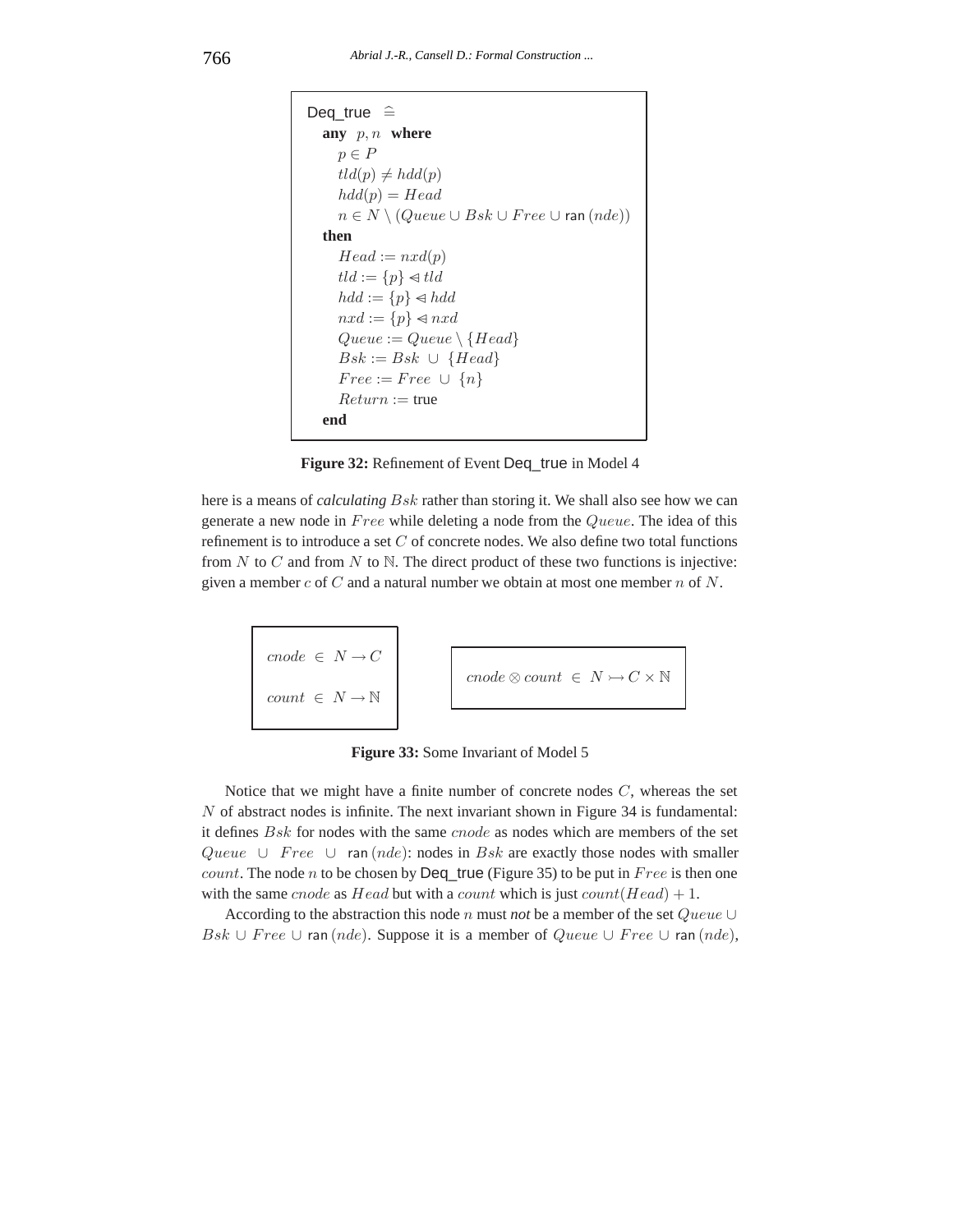$$
\forall (m, n) \cdot \begin{pmatrix} m \in N \\ n \in Queue \cup Free \cup \text{ran} (nde) \\ encode(m) = encode(n) \\ \Rightarrow \\ m \in Bsk \Leftrightarrow count(m) < count(n) \end{pmatrix}
$$



```
Deq true \hat{=}any p, n where
     p ∈ P
     tld(p) \neq hdd(p)hdd(p) = Headn ∈ N
     cnode(n) = encode(Head)count(n) = count(Head) + 1then
     Head := nxd(p)tld := \{p\} \triangleleft tldhdd := \{p\} \triangleleft hddnxd := \{p\} \triangleleft nxdQueue := Queue \setminus {Head}Free := Free \cup \{n\}Return := true
  end
```
Figure 35: Refinement of Event Deq\_true in Model 5

then, according to the invariant, *Head* (which has a smaller count that *n*) must be in *Bsk*, which is impossible. Therefore *n* is not a member  $Queue \cup Free \cup \text{ran}(nde)$ . Now suppose that *n* is a member of *Bsk*, then since *Head* is clearly a member of *Queue* ∪ *Free* ∪ ran (*nde*) then, according to the invariant, *count*(*n*) must be strictly smaller than *count*(*Head*), which is not the case. As a consequence, *n* is not a member of the set *Queue*∪*Bsk* ∪*F ree*∪ran (*nde*): it is indeed consistent with the abstraction.

We must now prove that old *Head* will "automatically" go in *Bsk* when *n* has been put into *F ree*. This will certainly be the case because *n* is now in *Queue* ∪ *F ree* ∪ ran (*nde*) and has a count that is larger than that of *Head*. As can be seen, the variable *Bsk*, which was a useful abstraction, has now *completely disappeared*.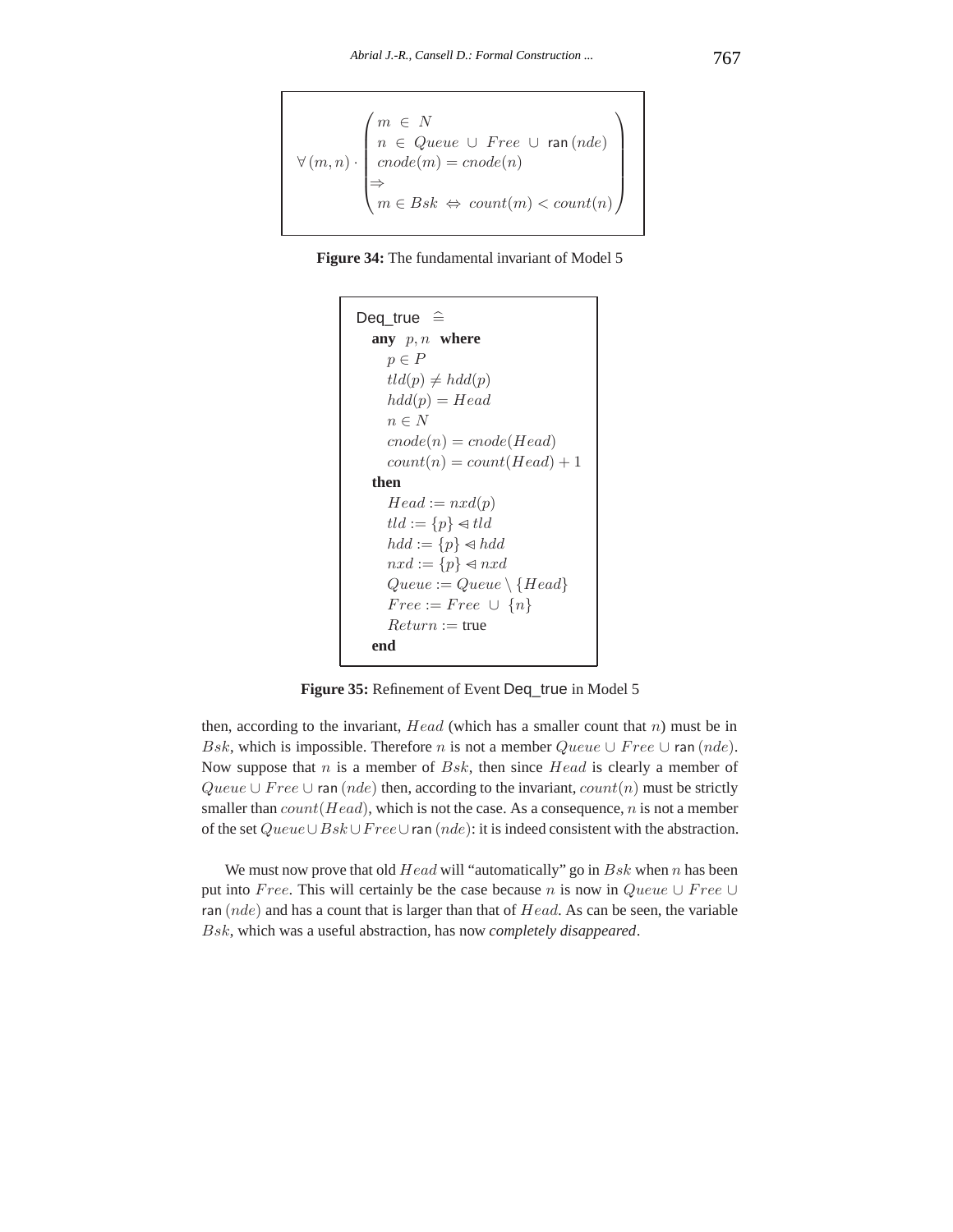The proof of this model required 35 lemmas of which 11 were done interactively.

#### **6.7 Model 6: Removing Abstract Nodes**

This last model is just a technical refinement where we now make the abstract set *N* completely disappearing. We only have concrete nodes, and each such node has a unique counter. In this refinement all variables are changed and become "concrete". We now eventually re-translate the final obtained sequential atomic actions into pseudocode programs (Figure 36). As can be seen in this figure, it may seem that *Ccount* is only assigned but never used. In fact, it is not the case as the comparisons are now made in the various instances of *CAS* between concrete nodes together with their counters.

The proof of this model required 29 lemmas of which 16 were proved interactively.

# **7 Other Works**

E. Yahav et M. Sagiv [YS03] have proved these algorithms by using a model checker based on Abstract Interpretation and a three-valued logic. The algorithms are encoded in Java together with the five properties that the queue must maintain. The connectivity property of the list is defined by saying the "Tail is reachable from Head". It is not clear whether this property really states that all nodes in the queue can be reached from the Head. Such properties have been checked using the 3VMC Model Checker which was developed by E. Yahav. The initial configuration allows to specify the number of enqueuing processes and that of dequeuing processes. One of these two numbers has to be bounded whereas it is not necessary for the other. The advantage of their approach is that the verification is completely automatic on the the Java representation of the algorithms.

Another approach of the same algorithms has been undertaken by S. Doherty et al [DGLM04]. They used abstraction and proofs. They model the algorithms using two automata (within the framework of I/O Automata) with a state for each line of the original Michael and Scott pseudo-code programs. Then they construct an abstraction of these automata in order to realize the main steps of the algorithms: one enqueue with adapt and one dequeue. The queue is modeled in the form of a sliding window working with an infinite sequence. As a consequence, the ABA problem does not exist and the five basic properties of the queues are maintained. In order to prove the correctness of the concrete automata with respect of their respective abstractions, they used both techniques of backward and forward simulations. This generated 1900 lemmas, which were proved using PVS.

# **8 Conclusion**

In this paper, we have presented a complete reconstruction of Michael and Scott concurrent queue algorithms as defined in [MS96]. Our final result slightly differs from theirs.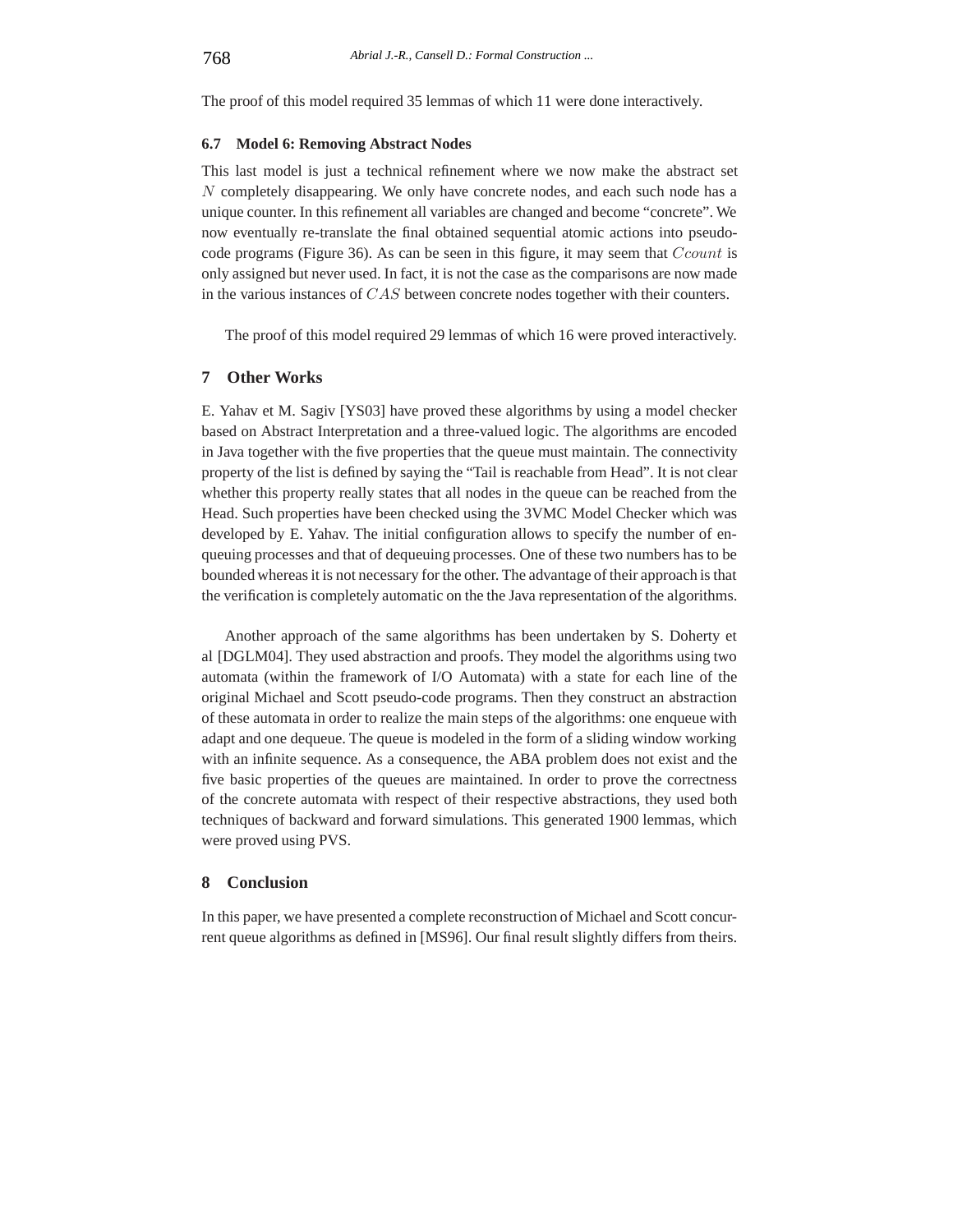```
loop
  chdd := CHead;ctld := CTail;cnxd := CNext(chdd);
  if chdd \neq ctdd then
    if CAS(CHead, chdd, cnxd) then
      Ccount(chdd) := Ccount(chdd) + 1;Cfree := Cfree \cup \{chdd\};return(true)
    end
  elsif cnxd \neq CNull then
    CAS(CT ail, ctld, cnxd)
  elsif CT ail = ctld then
    return(false)
  end
end
```

```
cnde :∈ CF ree;
CNext(cnde) := CNull;
loop
  ctle := CTail;cnxe := Next(ctle);if cnxe \neq CNull then
    CAS(CT ail, ctle, cnxe)
  elsif CAS(CNext(ctle), cnxe, cnde) then
    break
  end
end
```
**Figure 36:** Final versions of Dequeue and Enqueue using CAS

The difference is first on the Dequeue operation which could not be refined to exactly obtain their algorithm. This is because we impose an abstract serialization of the three operations Dequeue, Enqueue and Adapt corresponding to the *end of these operation executions*. In our version, the Dequeue operation returns false when indeed the queue is empty, whereas in Michael and Scott it is possible that the operation returns false while the queue is not empty anymore (although it was empty when the operation Dequeue was called). Note that the serialization of the end of the three operations is important in the proof process: it is this very property that is proved to be maintained across the various refinements done during the design. The second difference is that we